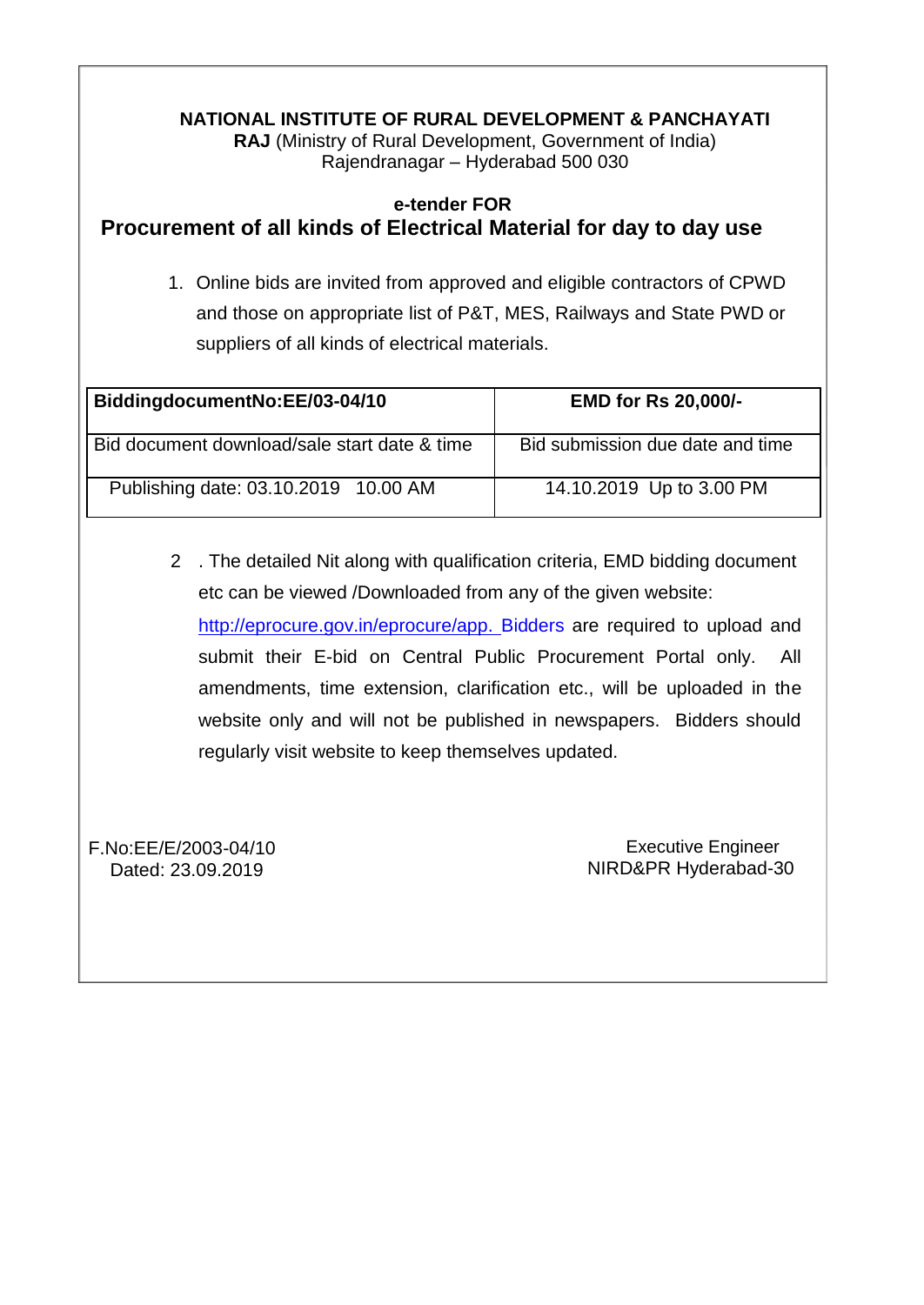#### **NATIONAL INSTITUTE OF RURAL DEVELOPMENT & PANCHAYATI RAJ**

(Ministry of Rural Development, Government of India) Rajendranagar – Hyderabad 500 030 **e-Tender for**

# **Procurement of all kinds of Electrical Material for day to day use**

- 1. Online bids are invited under stage two bid systems for the **Procurement of all kinds of Electrical Material for day to day use**
- 2. Tender documents may be downloaded from NIRD&PR website [http://eprocure.gov.in/eprocure/app.](http://eprocure.gov.in/eprocure/app) as per the schedule as given in Critical date sheet as under:

| <b>Published date</b>                     | 10.00 AM<br>03.10.2019 |
|-------------------------------------------|------------------------|
| Bid document download/ sale start<br>date | 10.00 AM<br>03.10.2019 |
| <b>Clarification start date</b>           | 10.00 AM<br>03.10.2019 |
| <b>Clarification end date</b>             | 14.10.2019<br>02.00 PM |
| <b>Bid submission start date</b>          | 10.00 AM<br>03.10.2019 |
| <b>Bid submission end date</b>            | 14.10.2019<br>03.00 PM |
| <b>Technical Bid opening date</b>         | 03.30 PM<br>15.10.2019 |

#### **CRITICAL DATE SHEET**

3 Bids shall be submitted online only at CPPP website [http://eprocure.gov.in/eprocure/app.](http://eprocure.gov.in/eprocure/app)

- 4 Not more than one tender shall be submitted by one contractor or contractors having business relationship. Under no circumstance will father and his son(s) or other close relations who have business relationship with one another (i.e. when one or more partner(s) / director(s) are common be allowed to tender for the same contract as separate competitors. A breach of this condition will render the tenders of both parties liable to rejection.
- **5 Applicant contractor must provide demand draft for Rs.20,000 (Rupees Twenty Thousand Rupees only) (to be purchased on or after publication date of this tender) in favour of NIRD, Rajendranagar, Hyderabad 500 030 and payable at Hyderabad obtained from any Nationalized/ scheduled bank with their application/ downloaded tenders towards Earnest Money Deposit. All applicable bank charges shall be borne by the applicant and he shall not have any claim what so ever on this account on government.**
- **6 The Hard Copy of original instruments i.e. Demand Draft in respect of earnest money deposit, other documents must be delivered to the Executive Engineer, NIRD, Rajendranagar, Hyderabad 500 030 on or before bid opening date/ time as mentioned in critical date sheet Tenderer shall likely to be liable for legal action for non-submission of original payment instrument likeDD etc. against the submitted bid.**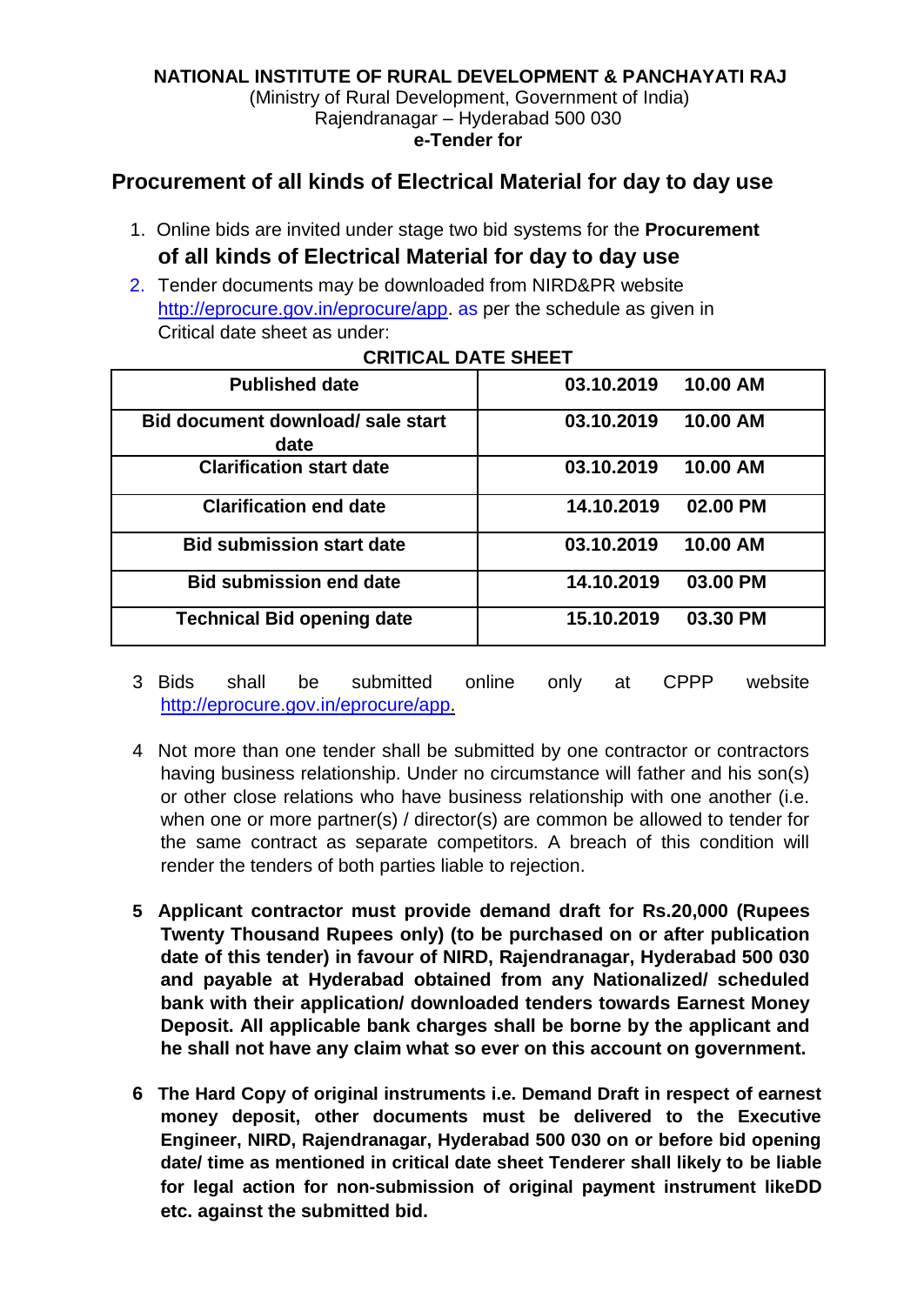**7 Bids will be opened online as per date/ time as mentioned in the Notice Inviting Tender at Central Public Procurement Portal [\(http://eprocure.gov.in/eprocure/app.](http://eprocure.gov.in/eprocure/app)) after online opening of Technical-Bid the results of their qualification as well price bid opening will be intimated later.**

# **Submission of Tender:**

The tender shall be submitted online in two parts viz., technical bid and financial bid. The offers submitted by telegram/ Fax/ email shall not be considered. No correspondence will be entertained in this matter.

# **Instructions for Online Bid Submission:**

As per the directives of Department of Expenditure, this tender document has been published on the Central Public Procurement Portal (URL

[http://eprocure.gov.in/eprocure/app.](http://eprocure.gov.in/eprocure/app)). The bidders are required to submit soft copies of their bids electronically on the CPP portal, using valid Digital Signature Certificates. The instructions given below are meant to assist the bidders in registering on the CPP Portal, prepare their bids in accordance with the requirements and submitting their bids online on the CPP Portal.

More information useful for submitting online bids on the CPP Portal may be obtained at: [http://eprocure.gov.in/eprocure/app.](http://eprocure.gov.in/eprocure/app)

# **Registration**:

- 1. Bidders are required to enrol on the e-Procurement module of the Central Public Procurement Portal (URL [http://eprocure.gov.in/eprocure/app.](http://eprocure.gov.in/eprocure/app)) by clicking on the link" **Online Bidder Enrolment**" on the CPP Portal is free of charge.
- 2. As part of the enrolment process, the bidders will be required to choose a unique username and assign a password for their accounts.
- 3. Bidders are advised to register their valid e-mail address and mobile numbers as part of the registration process. These would be used for any communication from the CPP Portal.
- 4. Upon enrolment, the bidders will be required to register their valid Digital Signature Certificate (Class II or Class III Certificates with signing key usage) issued by any Certifying Authority recognized by CCA India (e.g. Sify / TCS /nCode /eMudhra etc.), with their profile.
- 5. Only one valid DSC should be registered by the bidder. Please note that the bidders are responsible to ensure that they do not lend their DSC's to others which may lead to misuse.
- 6. Bidder then logs in to the site through the secured log-in by entering their user ID/ password and the password of the DSC/ e-Token.

# **Searching for Tender Documents:**

1. There are various search options built in the CPP Portal, to facilitate bidders to seach active tenders by several parameters. These parameters could include Tender ID, organization name, location, date value etc. there is also an option of advanced search for tenders wherein the bidders may combine a number of search parameters such as organization name, form of contract, location, date other keywords etc to search for a tender published on the CCP Portal.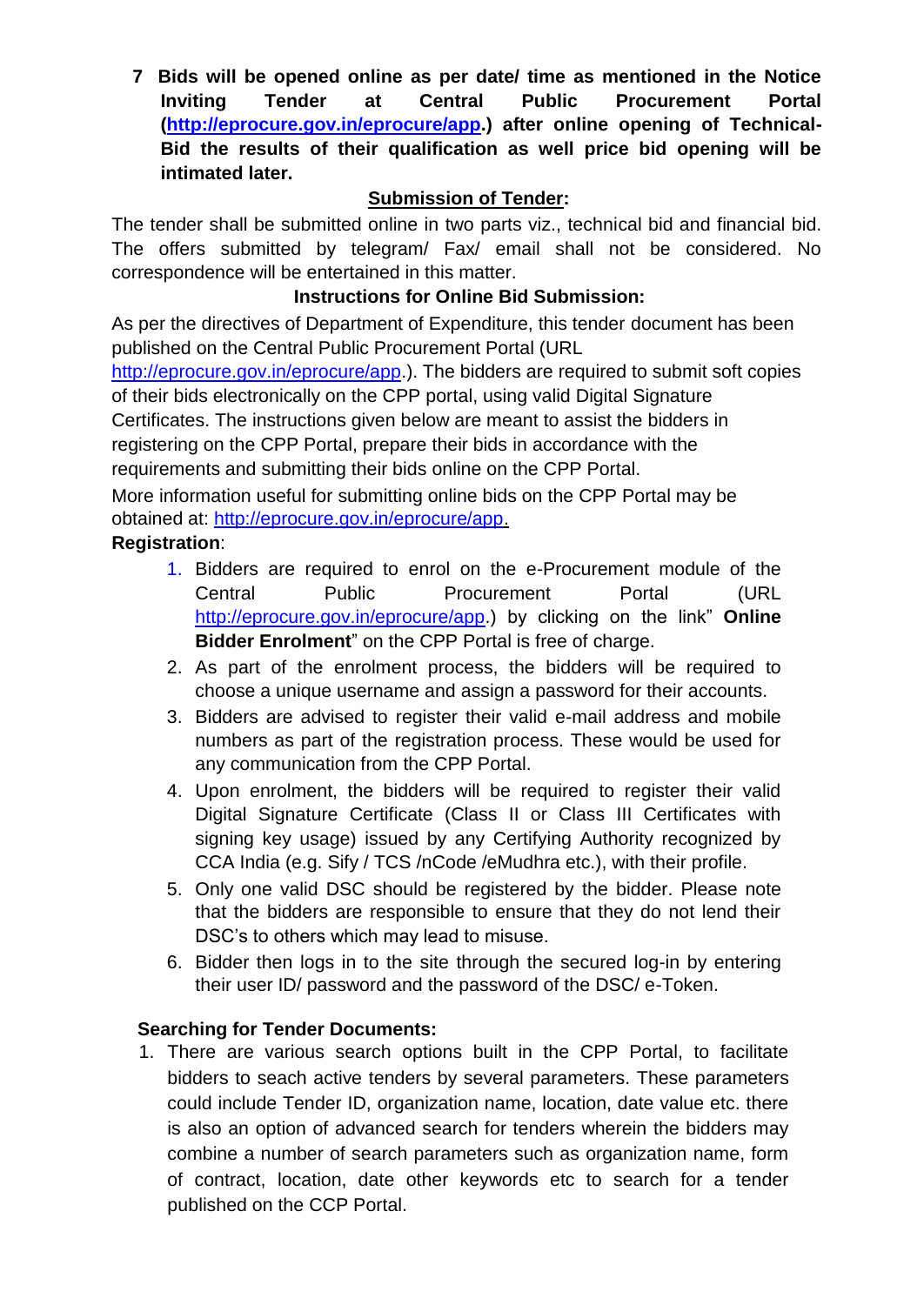- 2. Once the bidders have selected the tenders they are interested in they may download the required documents / tender schedules. These tenders can be moved to the respective "My Tenders" folder. This would enable the CPP Portal to intimate the bidders through SMS / e-mail in case there is any corrigendum issued to the tender document.
- 3. The bidder should make a note of the unique Tender ID assigned to each tender, in case they want to obtain any clarification / help from the helpdesk

# **Preparation of Bids**

- 1. Bidder should take into account any corrigendum published on the tender document before submitting their bids.
- 2. Please go through the tender advertisement and the tender document carefully to understand the documents required to be submitted as part of the bid. Please note the number of covers in which the bid documents have to be submitted, the number of documents – including the names and content of each of the document that need to be submitted. Any deviations from these may lead to rejection of the bid.
- 3. Bidder, in advance should get ready the bid documents to be submitted as indicated in the tender document/ schedule and generally, they can be in PDF/ XLS / RAR / DWF formats. Bid documents may be scanned with 100 dpi with black and white option.
- 4. To avoid the time and effort required in uploading the same set of standard documents which are required to be submitted as a part of every bid, a provision of uploading such standard documents (i.e. PAN Card copy, annual reports, auditor certificates etc.,) has been provided to the bidders. Bidders can use "My Space" area available to them to upload such documents. These documents may be directly submitted from the "My Spare" area while submitting a bid, and need not be uploaded again and again. This will lead to a reduction in the time required for bid submission process.

### **Submission of Bids:**

- 1. Bidder should log into the site well in advance for bid submission so that he / she upload the bid in time i.e. on or before the bid submission time. Bidder will be responsible for any delay due to other issues.
- 2. The bidder has to digitally sign and upload the required bid documents one by one as indicated in the tender document.
- 3. Bidder as to select the payment option as "offline" to pay the tender fee / EMD as applicable and enter details of the instrument.
- 4. Bidder should prepare the EMD as per the instructions specified in the tender document. The original should be posted/ couriered/ given in person to the Tender Processing section, latest by the last date of bid submission. The details of the DD/ any other accepted instrument, physically sent, should tally with the details available in the scanned copy and the data entered during bid submission time. Otherwise the uploaded bid will be rejected.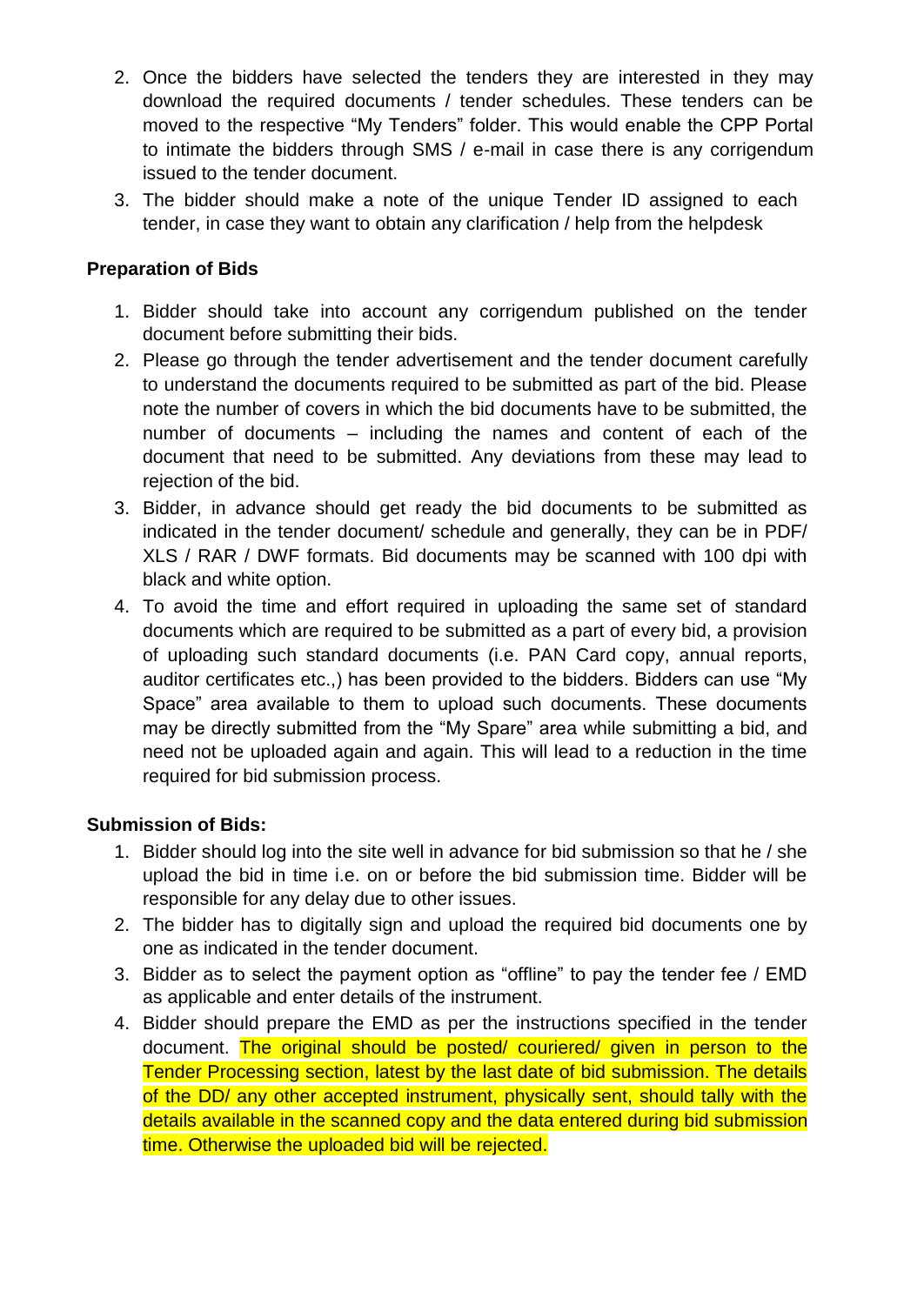- 5. A standard price bid format has been provided with the tender document to be filled by all the bidders. Bidders are requested to note that they should necessarily submit their financial bids in the format provided and no other format is acceptable. Bidders are required to download the file and quote the amount on hard copy. Once the details have been completed, the bidder should submit it online in form of soft copy, if the file is found to be modified by the bidder, the bid will be rejected.
- 6. The server time (which is displayed on the bidder's dashboard) will be considered as the standard time for referencing the deadlines for submission of the bids by the bidders, opening of bids etc. The bidders should flow this time during bid submission.
- 7. All the documents being submitted by the bidders would be encrypted using PKI encryption techniques to ensure the secrecy of the data. The data entered cannot be viewed by unauthorized persons until the time of bid opening. The confidentially of the bids is maintained using the secured Socket Layer 128 bit encryption technology. Data storage encryption of sensitive field is done.
- 8. The uploaded tender documents become readable only after the tender opening by the authorized bid openers.
- 9. Upon the successful and timely submission of bids, the portal will give a successful bid submission message and a bid summary will be displayed with the bid no and the data and time of the bid with all other relevant details.
- 10.The bid summary has to be printed and kept at an acknowledgement of the submission of the bid opening meetings.

### **Assistance to Bidders:**

- 1. Any queries relating to the tender document and the terms and conditions contained therein should be addressed to the Tender Inviting Authority for a tender or the relevant contact person.
- 2. Any queries relating to the process of online bid submission or queries relating to CPP Portal in general may be directed to the 24 x 7 CPP Portal Helpdesk. The contact number for the helpdesk is 1800 233 7315.
- 3. Any queries relating to the tender document and the terms and conditions contained therein should be addressed to the Tender Inviting Authority for a tender or the relevant contact person contact details for tender related queries : Executive Engineer CMU.,NIRD&PR in office hours from 10:30 am to 5:30 pm on **PH:040-24008555** ,Hyderabad.

# **Part 1 : (Technical Bid)**

The following documents are to be furnished by the Contactor in 1 st Cover as per the tender document.

- 1 Scanned copy of Contractor Registration or supplier certificate from CPWD, PWD, Railway, MES.
- 2 Scanned copy of Income Tax/ Pan Card.
- 3 Scanned copy of TIN No. Certificate/GST Registration.
- 4 Scanned copy of the Demand Draft for Rs.**20,000** towards Earnest Money Deposit (EMD).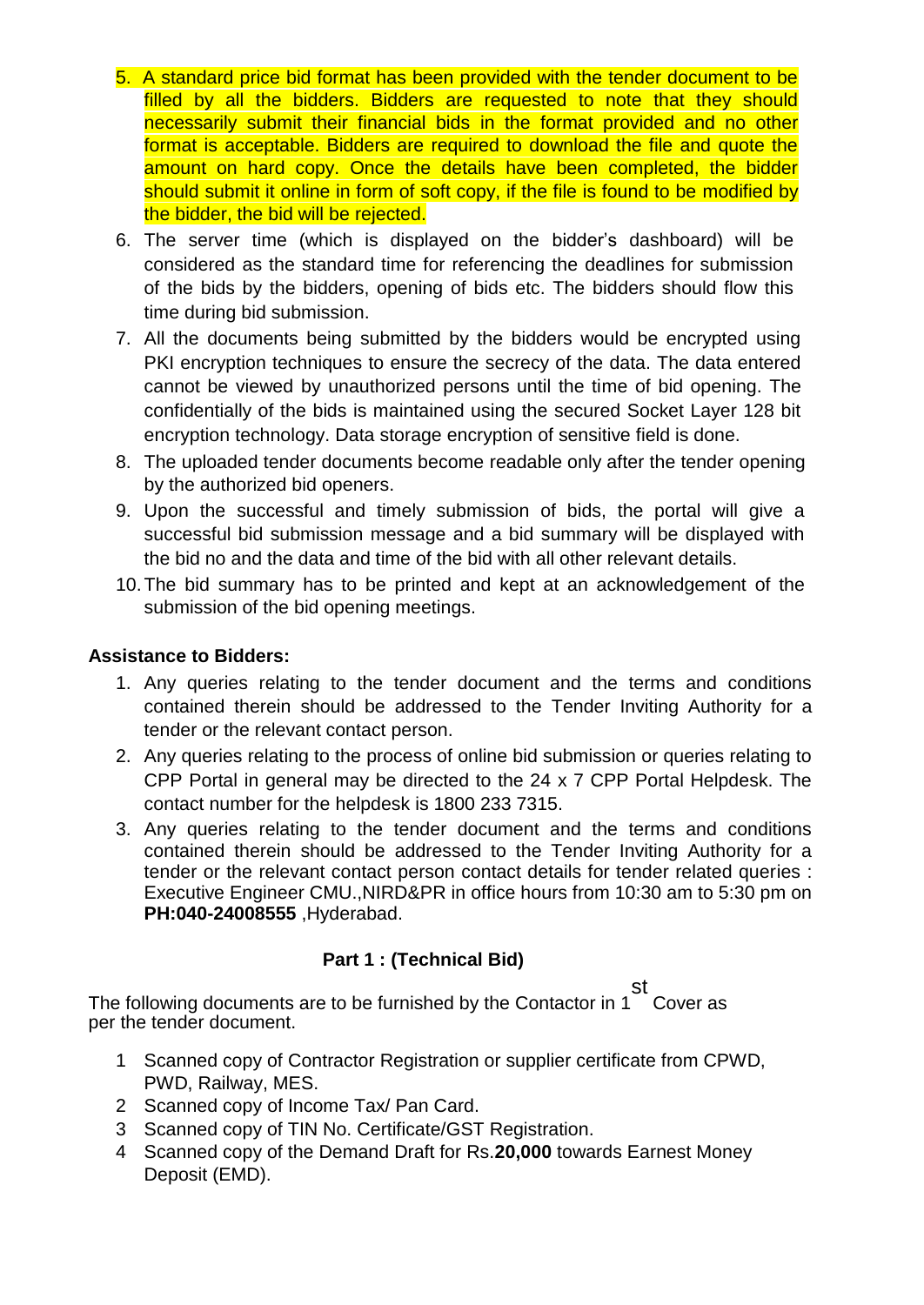5 Self-Undertaking with acceptance that they should supply the material for lesser/revised quantities as directed by the tender inviting authority.

The original demand draft towards Earnest Money Deposit and hard copy of the above documents should be submitted on or before bid submission closing date and time to **Executive Engineer, NIRD&PR, Hyderabad.**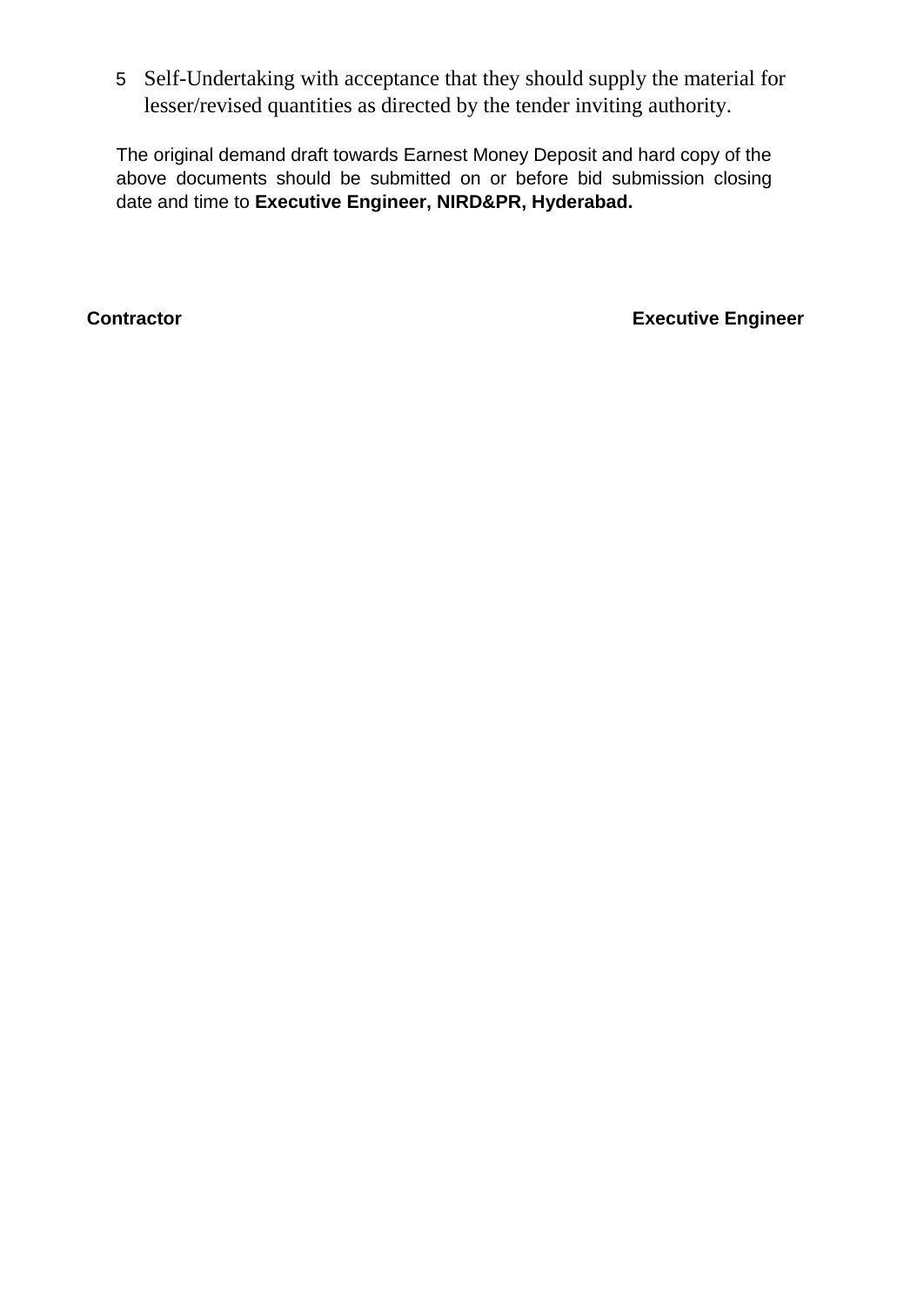# **REQUIRED ELECTRICAL METEIAL**

| <b>SL</b> | <b>DISCRIPTION OF ITEM</b>                                        | <b>MAKE</b>    | <b>QTY</b> | <b>REMARKS</b> |
|-----------|-------------------------------------------------------------------|----------------|------------|----------------|
| <b>NO</b> |                                                                   |                |            |                |
| 1.        | 5 AMPS ONE WAY<br><b>SWITCHES</b>                                 | <b>ANCHOR</b>  | 500        | AS PER SAMPLE  |
| 2.        | 5 AMPS TWO WAY<br><b>SWITCHES</b>                                 | <b>ANCHOR</b>  | 200        | AS PER SAMPLE  |
| 3.        | 5 AMPS SOCKETS                                                    | <b>ANCHOR</b>  | 500        | AS PER SAMPLE  |
| 4.        | <b>BELL PUSH</b>                                                  | <b>ANCHOR</b>  | 150        | AS PER SAMPLE  |
| 5.        | <b>15 AMPS SOCKETS</b>                                            | <b>ANCHOR</b>  | 300        | AS PER SAMPLE  |
| 6.        | <b>FAN REGULATORS</b><br><b>ORDANARY BOX TYPE)</b>                | CG/PHI/BAJ     | 200        | AS PER SAMPLE  |
| 7.        | FAN REGULATORS STEP<br>SWITCH TYPE(200) STEP<br>SOCKET TYPE (300) | <b>ANCHOR</b>  | 500        | AS PER SAMPLE  |
| 8.        | <b>GEYSER ELEMENTS</b><br>TRIANGLE (50) ROUND (50)                | CG/PHI/BAJ     | 100        | AS PER SAMPLE  |
| 9.        | <b>FAN REGULATORS ANCHOR</b><br><b>ROMA MODULAR</b>               | <b>ROMA</b>    | 400        | AS PER SAMPLE  |
| 10.       | 10 AMPS MODULAR<br><b>SWITCHES</b>                                | <b>ROMA</b>    | 500        | AS PER SAMPLE  |
| 11.       | 20 AMPS MODULAR<br><b>SOCKETS</b>                                 | <b>ROMA</b>    | 300        | AS PER SAMPLE  |
| 12.       | 10 AMPS MODULAR<br><b>SOCKETS</b>                                 | <b>ROMA</b>    | 400        | AS PER SAMPLE  |
| 13.       | 20 AMPS MODULAR<br><b>SWITCHES</b>                                | <b>ROMA</b>    | 400        | AS PER SAMPLE  |
| 14.       | <b>ANGLE HOLDERS</b>                                              | <b>ANCHOR</b>  | 500        | AS PER SAMPLE  |
| 15.       | <b>BATTON HOLDERS</b>                                             | <b>ANCHOR</b>  | 300        | AS PER SAMPLE  |
| 16.       | <b>CELING ROSE</b>                                                | <b>ANCHOR</b>  | 500        | AS PER SAMPLE  |
| 17.       | ROUND SHEETS MEDIUM<br><b>SIZE</b>                                | SPECIAL        | 500        | AS PER SAMPLE  |
| 18.       | <b>BELL PUSH MODULAR</b>                                          | <b>ROMA</b>    | 200        | AS PER SAMPLE  |
| 19.       | <b>DING DONG BELLS</b>                                            | <b>ANCHOR</b>  | 150        | AS PER SAMPLE  |
| 20.       | <b>BUZZERS</b>                                                    | <b>ANCHOR</b>  | 200        | AS PER SAMPLE  |
| 21.       | REMOTE CALLING BELLS                                              | <b>ANCHOR</b>  | 20         | AS PER SAMPLE  |
| 22.       | FLEXIBLE WIRE COILS HEAVY<br><b>GUAGE</b>                         | SPECIAL        | 15         | AS PER SAMPLE  |
| 23.       | 7/16 SERVICE WIRE COILS<br>(10 SQ MM)                             | <b>FINOLEX</b> | 02         | AS PER SAMPLE  |
| 24.       | 2.5 SQ MM COPPER WIRE<br><b>COILS</b>                             | <b>FINOLEX</b> | 15         | AS PER SAMPLE  |
| 25.       | 4 SQ MM COPPER WIRE<br><b>COILS</b>                               | <b>FINOLEX</b> | 10         | AS PER SAMPLE  |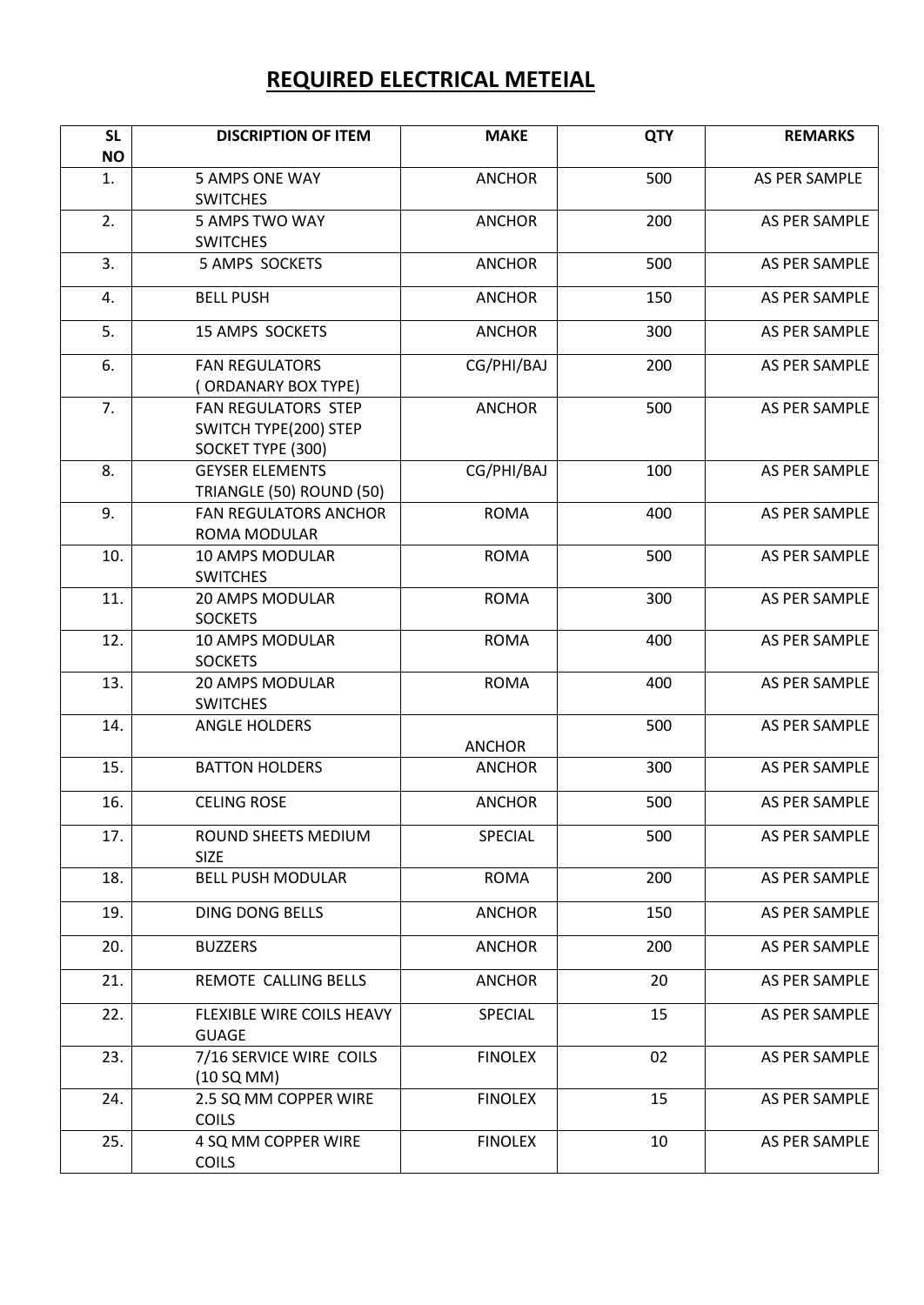| 26. | 1.5 SQ MM COPPER WIRE<br><b>COILS</b>                                                                                                                              | <b>FINOLEX</b>                    | 30   | AS PER SAMPLE |
|-----|--------------------------------------------------------------------------------------------------------------------------------------------------------------------|-----------------------------------|------|---------------|
| 27. | LED FOOT LIGHT FITTINGS<br>(AUDITORIUM)                                                                                                                            | <b>ANCHOR</b>                     | 200  | AS PER SAMPLE |
| 28. | 7/20 SERVICE WIRE (4 SQ<br>MM)                                                                                                                                     | <b>FINOLEX</b>                    | 15   | AS PER SAMPLE |
| 29. | SINGLE POLE MCB'S<br>16A(100),20A(100),25A(200),3<br>2A(200)                                                                                                       | LEGRAND                           | 600  | AS PER SAMPLE |
| 30. | 11 W CFL LAMPS TWO PIN                                                                                                                                             | CG/PHI/BAJ                        | 400  | AS PER SAMPLE |
| 31. | 11 W CFL CHOKES                                                                                                                                                    | CG/PHI/BAJ                        | 100  | AS PER SAMPLE |
| 32. | 11 W CFL HOLDERS                                                                                                                                                   | CG/PHI/BAJ                        | 50   | AS PER SAMPLE |
| 33. | TWO POLE MCB'S<br>32A (60), 40A (60), 63A<br>(30)                                                                                                                  | LEGRAND                           | 150  | AS PER SAMPLE |
| 34. | HT HRC FUSES 63 AMPS                                                                                                                                               | STANDERD<br><b>QUALITY</b>        | 20   | AS PER SAMPLE |
| 35. | <b>SURFACE BOX -</b><br>12/8/6/4/3/2/WAY<br>(EACH 25)                                                                                                              | <b>ANCHOR</b>                     | 150  | AS PER SAMPLE |
| 36. | THREE POLE MCB'S 63A                                                                                                                                               | LEGRAND                           | 20   | AS PER SAMPLE |
| 37. | LED BED LAMPS                                                                                                                                                      | CG/PHI/BAJ                        | 1000 | AS PER SAMPLE |
| 38. | FOUR POLE MCB'S<br>63A/100A                                                                                                                                        | LEGRAND                           | 50   | AS PER SAMPLE |
| 39. | HAND DRILL MICHINE<br>SMALL                                                                                                                                        | <b>BOOSCH</b>                     | 01   | AS PER SAMPLE |
| 40. | 1.5 SQ MMTHREE CORE<br><b>WIRE COILS</b>                                                                                                                           | <b>FINOLEX</b>                    | 06   | AS PER SAMPLE |
| 41. | 2.5 SQ MMTHREE CORE<br><b>WIRE COILS</b>                                                                                                                           | <b>FINOLEX</b>                    | 01   | AS PER SAMPLE |
| 42. | FUSE WIRE 10A(5), 20A (5)                                                                                                                                          | <b>STANDERD</b><br><b>QUALITY</b> | 10   | AS PER SAMPLE |
| 43. | <b>5 AMPS TOPS</b>                                                                                                                                                 | <b>ANCHOR</b>                     | 200  | AS PER SAMPLE |
| 44. | 15 AMPS TOPS                                                                                                                                                       | <b>ANCHOR</b>                     | 250  | AS PER SAMPLE |
| 45. | <b>STREET LIGHT 24 HORS</b><br><b>TIMERS</b>                                                                                                                       | L&T                               | 16   | AS PER SAMPLE |
| 46. | M L 4 CONTOCTORS                                                                                                                                                   | L & T                             | 10   | AS PER SAMPLE |
| 47. | TOOL KIT WITH BAG-<br><b>CUTTING</b><br>LIER, SCREWDRIVERS ALL<br>SIZES, CUTTER,<br>POCKER, HAMMER, ALL SIZE<br>SPONNERS RING AND FLAT,<br>NOSE PLAIR, JUMPER 8 NO | <b>TAPARIA</b>                    | 02   | AS PER SAMPLE |
| 48. | 20 W LED STREET LIGHT<br><b>FITTINGS</b>                                                                                                                           | CG/PHI/BAJ                        | 50   | AS PER SAMPLE |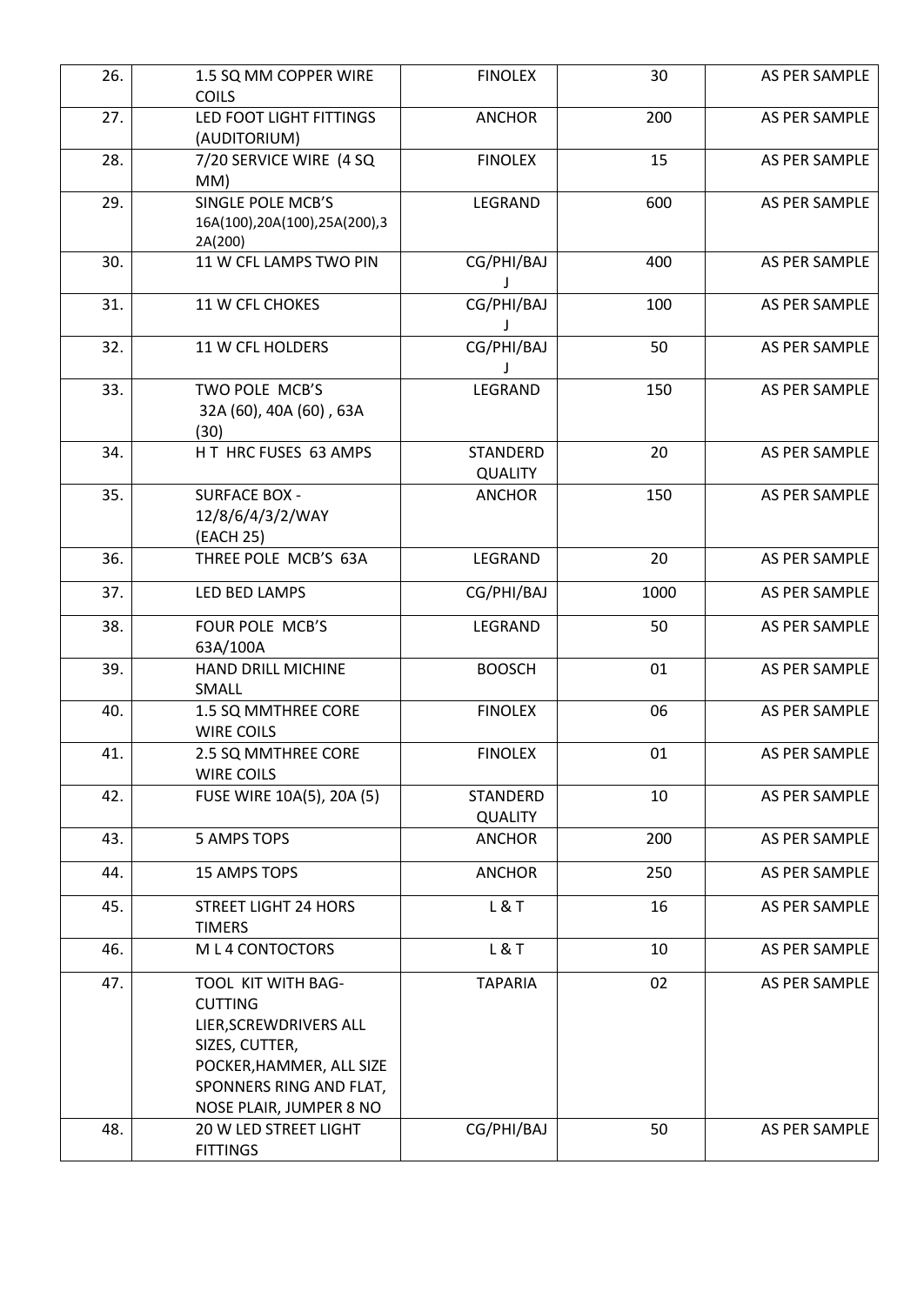| 49. | 70 W LED STREET LIGHT<br><b>FITTINGS</b>                                                   | CG/PHI/BAJ                    | 75       | AS PER SAMPLE |
|-----|--------------------------------------------------------------------------------------------|-------------------------------|----------|---------------|
| 50. | 100 W LED FLOOD FITTING                                                                    | CG/PHI/BAJ                    | 20       | AS PER SAMPLE |
| 51. | LED BULBS 9 W                                                                              | CG/PHI/BAJ                    | 800      | AS PER SAMPLE |
|     |                                                                                            |                               |          |               |
| 52. | <b>LED GEYSER INDICATORS</b>                                                               | CG/PHI/BAJ                    | 200      | AS PER SAMPLE |
| 53. | 15 AMPS<br>SWITCHES(20)SOCKETS(20)<br>10 AMPS<br>SWITCHES(20)SOCKETS(20)                   | LEGRAND<br><b>ONLY</b>        | 80       | AS PER SAMPLE |
| 54. | <b>GEYSER THERMOSTATS</b><br>(THREE TYPES) 250+100+50                                      | RAMSON/C<br>G/BAJAJ           | 400      | AS PER SAMPLE |
| 55. | <b>GEYSER SAFTY WALVES</b><br>SMALL (100), BIG (50)                                        | CG/PHI/BAJ                    | 150      | AS PER SAMPLE |
| 56. | <b>DISPLAY INDICATOR</b><br><b>BUZZERS</b>                                                 | CG/PHI/BAJ                    | 100      | AS PER SAMPLE |
| 57. | <b>6 AMPS SWITCHES</b>                                                                     | GOLD<br><b>MEDEL</b>          | 20       | AS PER SAMPLE |
| 58. | <b>6 AMPS SOCKETS</b>                                                                      | GOLD<br>MEDEL                 | 20       | AS PER SAMPLE |
| 59. | <b>20 AMPS SWITCHES</b>                                                                    | GOLD<br><b>MEDEL</b>          | 20       | AS PER SAMPLE |
| 60. | <b>20 AMPS SOCKETS</b>                                                                     | GOLD<br><b>MEDEL</b>          | 20       | AS PER SAMPLE |
| 61. | <b>FAN REGULATORS SWITCH</b><br><b>TYPE</b>                                                | GOLD<br>MEDEL                 | 10       | AS PER SAMPLE |
| 62. | 20 W LED TUBE LIGHT SETS<br>-4 FEET                                                        | CG/PHI/BAJ                    | 500      | AS PER SAMPLE |
| 63. | 12 W LED TUBE LIGHT SETS<br>-2 FEET                                                        | CG/PHI/BAJ                    | 200      | AS PER SAMPLE |
| 64. | <b>HRC FUSES</b><br>32/63/100/200/300/400<br>AMPS (EACH 20 NO)                             | L & T                         | 120      | AS PER SAMPLE |
| 65. | ALLUMINIUM LUGS ALL<br><b>SIZES</b><br>35 SQMM TO 400 SQMM<br>FLAT TYPE (EACH 30 NO)       | <b>FINE</b><br><b>QUALITY</b> | 300      | AS PER SAMPLE |
| 66. | DEGITAL MULTI METER<br>WITH CLAMP METER (1)<br>DEGITAL MULTI METER (1),<br>MEGGER (1)      | <b>GOOD</b><br><b>QUALITY</b> | 03       | AS PER SAMPLE |
| 67. | THREE CORE WIRE CLIPS 8<br>МM                                                              | SPECIAL                       | 1000     | AS PER SAMPLE |
| 68. | PVC PIPE C-CLAMPS 3/4 (10<br>PKTS) 1"(10 PKTS)<br>PVC PATTI-T-CLAMPS (30<br><b>PACKETS</b> | SPECIAL                       | 50 PKTS  | AS PER SAMPLE |
| 69. | <b>WOODEN GATTIES</b>                                                                      | SPECIAL                       | 100 PTKS | AS PER SAMPLE |
| 70. | <b>INSULATION TAPES</b>                                                                    | <b>MIRACLE</b>                | 500      | AS PER SAMPLE |
| 71. | PENDENT HOLDERS                                                                            | <b>ANCHOR</b>                 | 100      | AS PER SAMPLE |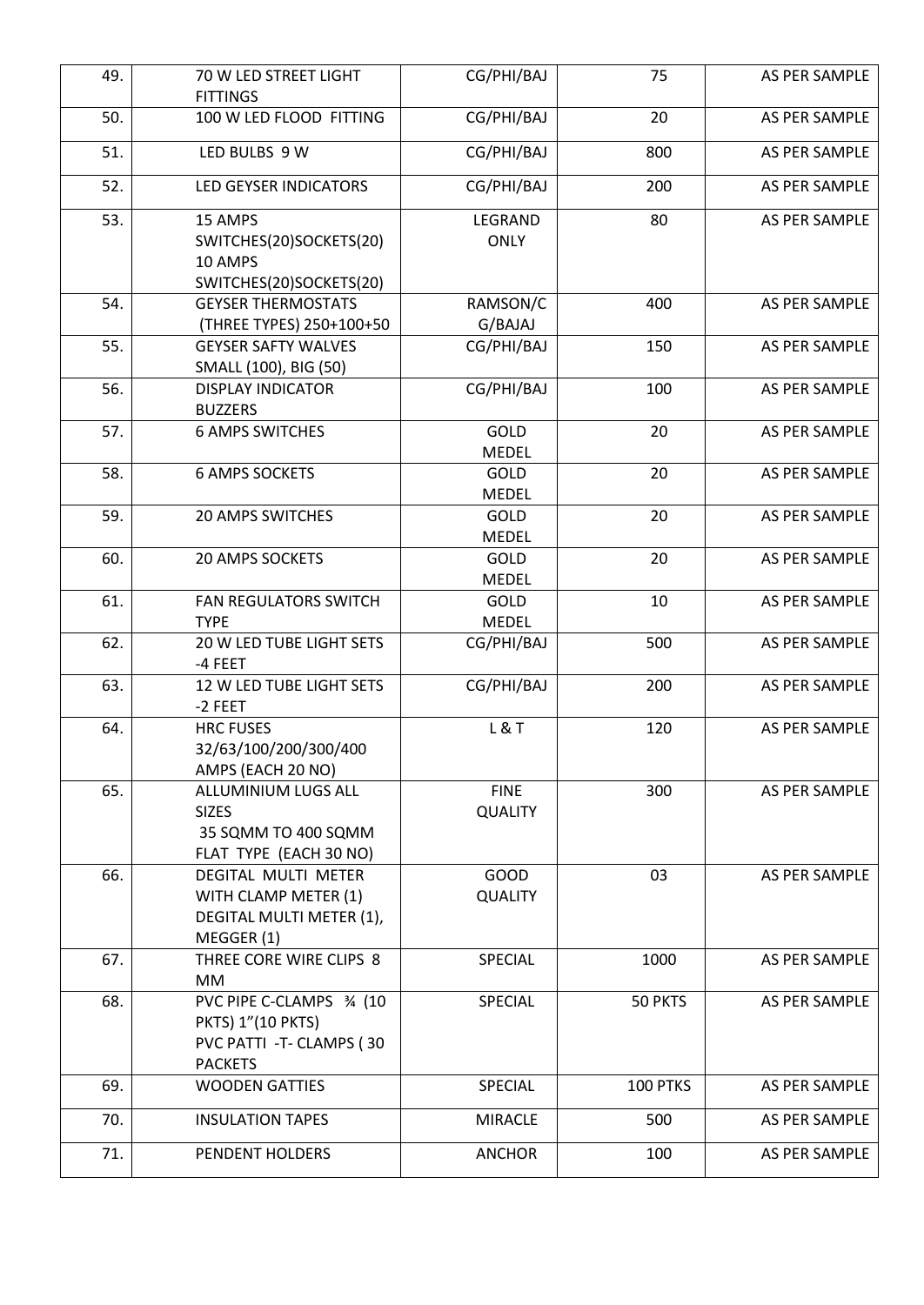| 72. | <b>WALL CUTTING BLADES</b>                                                        | <b>FINE</b>                                    | 30     | AS PER SAMPLE |
|-----|-----------------------------------------------------------------------------------|------------------------------------------------|--------|---------------|
|     |                                                                                   | <b>QUALITY</b>                                 |        |               |
| 73. | <b>MODULAR DUMMYS</b>                                                             | <b>ANCHOR</b>                                  | 200    | AS PER SAMPLE |
| 74. | MRF TAPE ROLE BIG SIZE                                                            | <b>GOOD</b><br>QUAQLITY                        | 10     | AS PER SAMPLE |
| 75. | <b>FAN CAPACITORS</b><br>2.5 MFD (200) 3.5 MFD<br>(200)                           | <b>TIPCON</b>                                  | 400    | AS PER SAMPLE |
| 76. | <b>EXTENSION BOXES 6 WAY</b><br><b>SPIKES</b>                                     | <b>ANCHOR</b>                                  | 30     | AS PER SAMPLE |
| 77. | 60 W BULBS (50), 100 W<br><b>BULBS (50)</b>                                       | CG/PHI/BAJ                                     | 100    | AS PER SAMPLE |
| 78. | 12/8/6/4/3/2/MODULAR<br><b>PLATES</b><br>(EACH 50 NOS)                            | <b>ANCHOR</b>                                  | 300    | AS PER SAMPLE |
| 79. | <b>5 AMPS COMBAINED</b><br><b>SOCKETS</b>                                         | <b>ANCHOR</b>                                  | 100    | AS PER SAMPLE |
| 80. | <b>16 AMPS COMBAINED</b><br><b>SCOCKETS WITH BOX</b>                              | <b>ANCHOR</b>                                  | 100    | AS PER SAMPLE |
| 81. | HYLEM SHEETS 15x18 (40),<br>12x15(40)                                             | <b>SPECILA</b><br><b>QUALITY</b>               | 80     | AS PER SAMPLE |
| 82. | MNX 40 CONTACTOR 40<br>AMPS                                                       | L & T                                          | 06     | AS PER SAMPLE |
| 83. | MNX 40 CONTACTOR COIL S                                                           | L & T                                          | 06     | AS PER SAMPLE |
| 84. | WOODEN DECOLAM<br><b>BOARDS</b><br>8X10,10X12,6X8                                 | SPECILA<br><b>QUALITY</b>                      | 200    | AS PER SAMPLE |
| 85. | PVC BENDS-1" (100), 3/4"<br>BENDS(100),<br>PVC BOXES -1"(100), 34"<br>BOXES(100)  | <b>SUDHAKER</b><br>SPECIAL                     | 400    | AS PER SAMPLE |
| 86. | <b>SCREWS BLACK FULL</b><br>THREAD-3", 2 ½, 2", 1 ½',<br>1", 34" (EACH TWO BOXES) | <b>BLACK FULL</b><br><b>THREAD</b><br>SPECILAL | 12 BOX | AS PER SAMPLE |
| 87. | 3/16 " SCREWS FOR<br><b>SUDHAKER BOXES</b>                                        | SPECIAL                                        | 225    | AS PER SAMPLE |
| 88. | WALL MOUNTED FANS-16"<br>/ 18''                                                   | CG/PHI/BAJ                                     | 30     | AS PER SAMPLE |
| 89. | PEDESTEL FANS-16" / 18"                                                           | CG/PHI/BAJ                                     | 10     | AS PER SAMPLE |
| 90. | INDUSTRIAL SOCKET(100),<br><b>INDUSTRIAL TOPS (100)</b>                           | <b>ANCHOR</b>                                  | 200    | AS PER SAMPLE |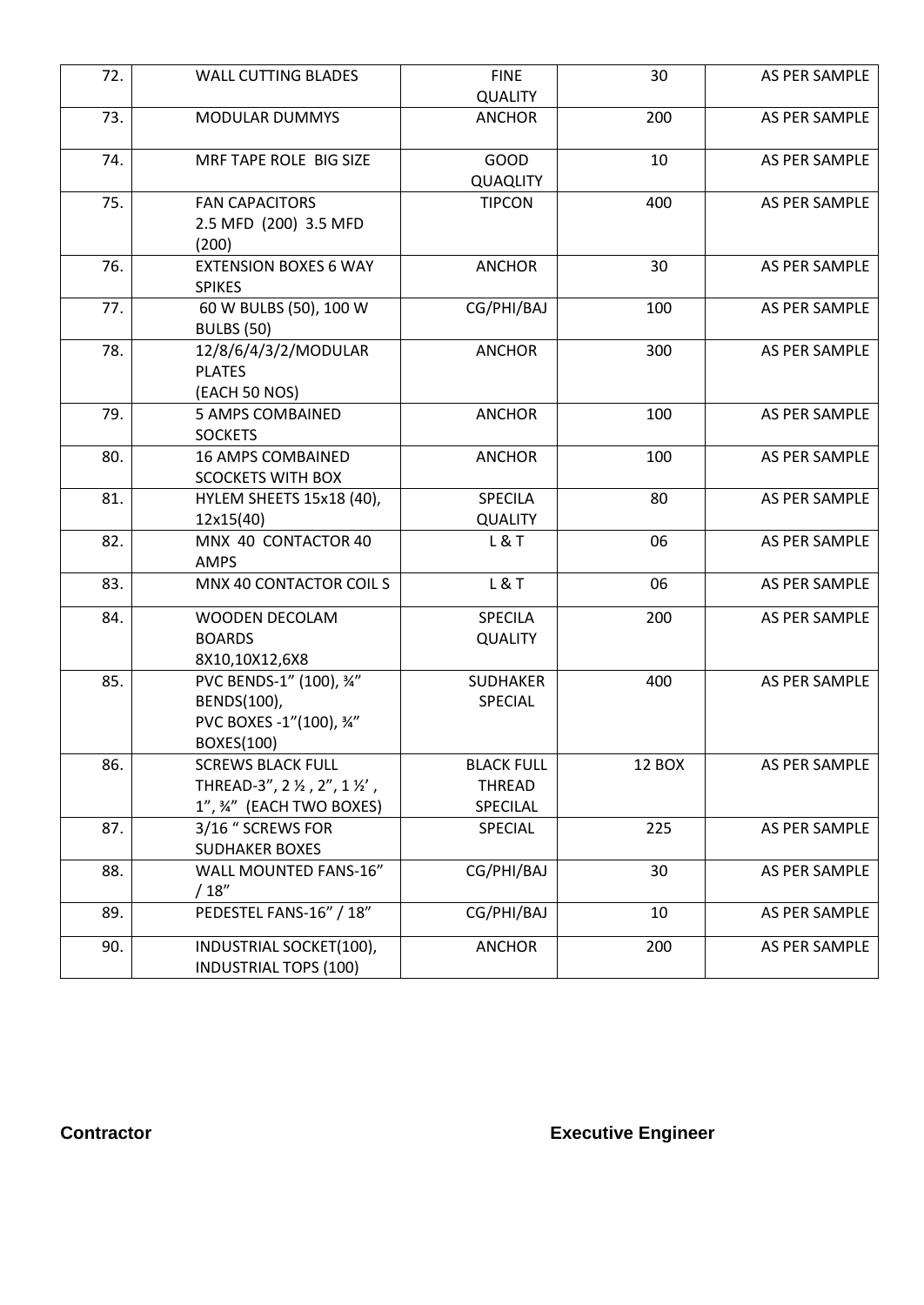### i) "**Procurement of all kinds of Electrical Material for day to day use".**

Copies of other drawings and documents pertaining to the works will be open for inspection by the tenderers at the office of the above mentioned officer.

Tenderers are advised to inspect and examine the site and its surroundings and satisfy themselves before submitting their tenders as to the nature of the ground and sub-soil (so far as is practicable), the form and nature of the site, the means of access to the site, the accommodation they may require and in general shall themselves obtain all necessary information as to risks, contingencies and other circumstances which may influence or affect their tender. A tenderer shall be deemed to have full knowledge of the site whether he inspects it or not and no extra charges consequent on any misunderstanding or otherwise shall be allowed. The tenderer shall be responsible for arranging and maintaining at his own cost all materials, tools & plants, water, electricity access, facilities for workers and all other services required for executing the work unless otherwise specifically provided for in the contract documents. Submission of a tender by a tenderer implies that he has read this notice and all other contract documents and has made himself aware of the scope and specifications of the work to be done and of conditions and rates at which stores, tools and plant, etc. will be issued to him by the Government and local conditions and other factors having a bearing on the execution of the work

2) The competent authority on behalf of does not bind himself to accept the lowest or any other tender, and reserves to himself the authority to reject any or all of the tenders received without the assignment of a reason. All tenders, in which any of the prescribed conditions are not fulfilled or any condition including that of conditional rebate is put forth by the tenderer shall be summarily rejected.

3) Canvassing whether directly or indirectly, in connection with tenders is strictly prohibited and the tenders submitted by the contractors who resort to canvassing will be liable to rejection.

4) The competent authority on behalf of Director General, NIRD reserves to himself the right of accepting the whole or any part of the tender and the tenderer shall be bound to perform the same at the rate quoted.

5) The contractor shall not be permitted to tender for works in the NIRD (responsible for ward and execution of contracts) in which his near relative is posted as Divisional Accountant or as an officer in any capacity between the grades of Superintending Engineer and Junior Engineer (both inclusive).He shall also intimate the names of persons who are working with him in any capacity or are subsequently employed by him and who are near relatives to any Gazetted officer in the National Institute of Rural Development or in the Ministry of Rural Development. Any breach of this condition by the contractor would render him liable to be removed from the approved list of contractors of this Department.

6) No Engineer of Gazetted rank or other Gazetteer officer employed in Engineering or Administrative duties in an Engineering Department of the is allowed to work as a contractor for a period of two years after his retirement from Government service, without the previous permission of the in writing. This contract is liable to be cancelled if either the contractor or any of his employees is found any time to be such a person who had not obtained the permission of the as aforesaid before submission of the tender or engagement in the contractor's service.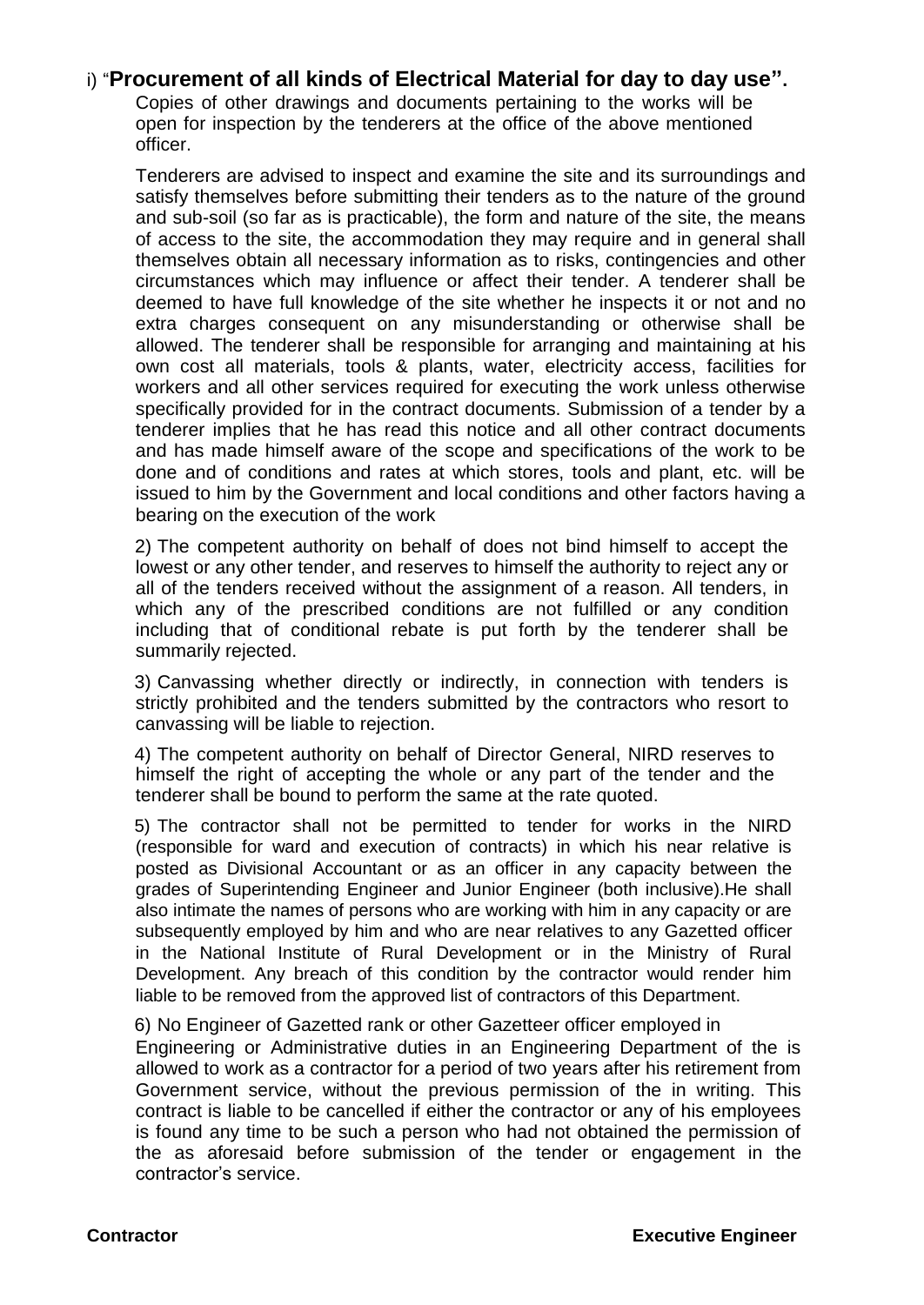7) The tender for the works shall remain open for acceptance for a period of sixty days from the date of opening of tenders. If any tenderer withdraws his tender before the said period or issue of letter of acceptance whichever is earlier or makes any modifications in the terms and conditions of the tender which are not acceptable to the department, then the Government shall, without prejudice to any other right or remedy, be at liberty to forfeit 50% of the said earnest money as aforesaid.

This Notice Inviting Tender shall form a part of the contract document. The successful tenderer / contractor, on acceptance of his tender by the Accepting Authority, shall, within 60 days from the stipulated date of start of the work sign the contract consisting of: -

- a) The notice inviting tender, all the documents including additional conditions, specifications and drawings, if any, forming the tender as issued at the time of invitation of tender and acceptance thereof together with any correspondence leading thereto.
- b) Standard C.P.W.D. Form 8

#### **9 For composite tenders**

#### **1.The tenderer must associate with himself agencies of the appropriate class eligible to tender for the other components individually**.

It will be obligatory on the part of the tenderer to sign the tender document for all the components (The schedule of quantities, conditions and special conditions etc.) After the work is awarded, the contractor will have to enter into separate agreement for each component with the officer concerned.

The Executive Engineer in charge of the major component will call tenders for the composite work. The cost of tender document and earnest money will be fixed with respect to the combined estimated cost put to tender for the composite tender. Security deposit will be worked out separately for each component corresponding to the estimated cost put to tender for the composite tender. The earnest money will become part of the security deposit of the major component of work.

On acceptance of the composite tender by the competent authority, the letter of award will be issued by the Executive Engineer-in-charge of the major component on behalf of the DG, NIRD, making it clear in the letter of award that the contractor will have to execute separate agreements for different components of work with the concerned officers of the respective discipline (Designation to be given).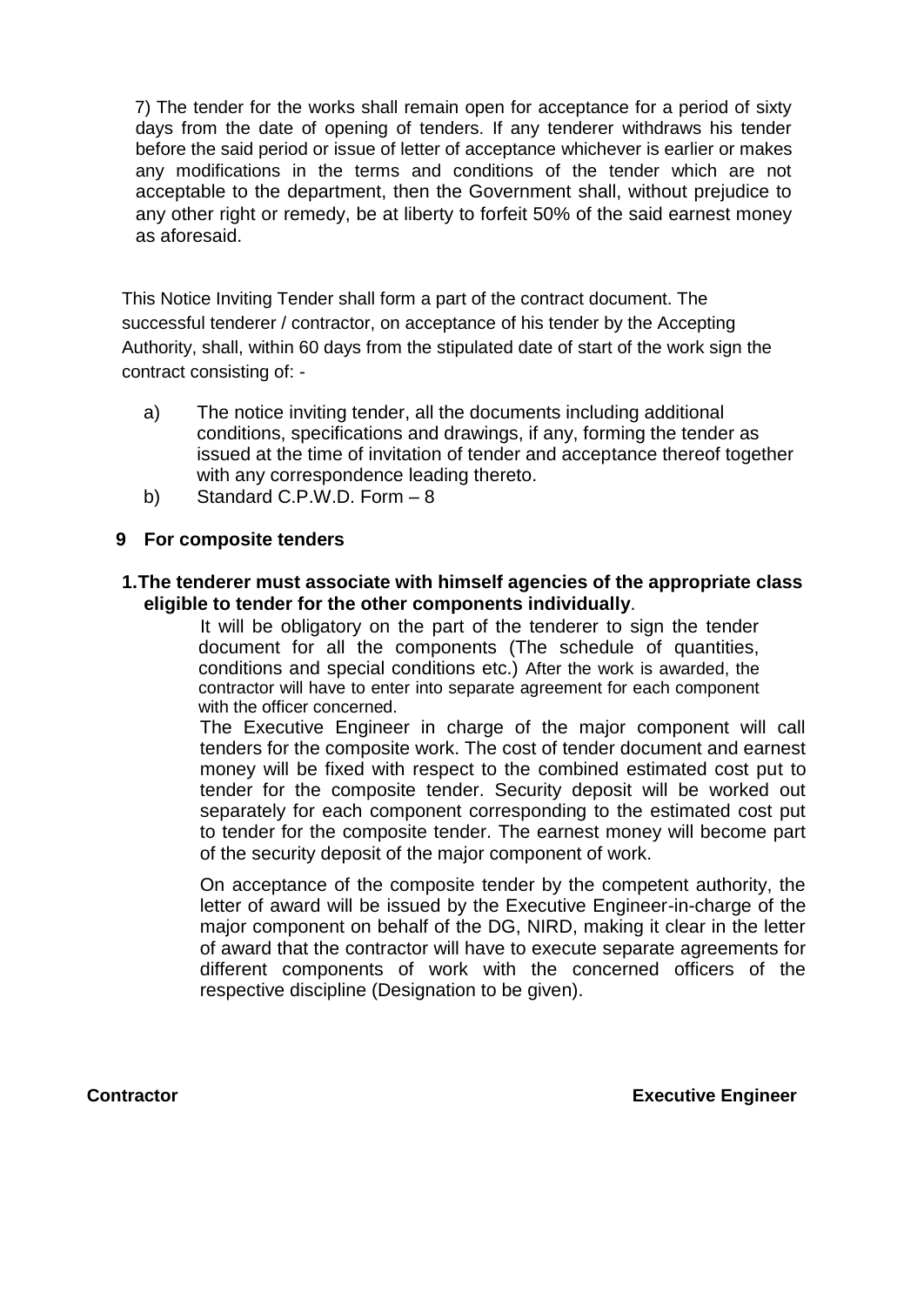#### **General rules and directions:**

1. All work proposed for execution by contract will be notified in a form of invitation to tender pasted in public places and signed by the officer inviting tender or by publication in Newspapers as the case may be.

This form will state the work to be carried out, as well as the date for submitting and opening tenders and the time allowed for carrying out the work, also the amount of earnest money to be deposited with the tender, and the amount of the security deposit to be deposit to be deposited by the successful tenderer and the percentage, if any, to be deducted from bills. Copies of the specifications, designs and drawings

and any other documents required in connection with the work signed for the purpose of identification by the officer, inviting tender shall also be open for inspection by the contractor at the office of officer inviting tender during office hours.

- 2. In the event of the tender being submitted by a firm, it must be signed separately by each partner thereof or in the event of the absence of any partner, it must be signed on his behalf by a person holding a power of attorney authorising him to do so, such power of attorney to be produced with the tender, and it must disclose that the firm is duly registered under the Indian Partnership Act, 1952.
- 3. Receipts for payment made on account of work, when executed by a firm, must also be signed by all the partners, except where contractors are described in their tender as a firm, in which case the receipts must be signed in the name of the firm by one of the partners, or by some other person having due authority to give effectual receipts for the firm.
- 4. Any person who submits a tender shall fill up the usual printed form, stating at what rate he is willing to undertake each item of the work. Tenders, which propose any alteration in the work specified in the said form of invitation of tender, or in the time allowed for carrying out the work, or which contain any other condition of any sort including conditional rebates, will be summarily rejected. No single tender shall include more than one work, but contractors who wish to tender for two or more works shall submit separate tender for each. Tender shall have the name and number of the works to which they refer, written on the envelopes.

The rate[s] must be quoted in decimal coinage. Amounts must be quoted in full rupees by ignoring fifty paise and considering more than fifty paise as rupee one.

- 5. The officer inviting tender or his duly authorized assistant, will open tenders in the presence of any intending contractors who may be present at the time, and will enter the amounts of the several tenders in a comparative statement in a suitable form. In the event of a tender being accepted, a receipt for the earnest money forwarded therewith shall thereupon be given to the contractor who shall thereupon for the purpose of identification sign copies of the specifications and other documents mentioned in Rule-1. In the event of a tender being rejected, the earnest money forwarded with such unaccepted tender shall thereupon be returned to the contractor remitting the same, without any interest.
- 6. The officer inviting tenders shall have the right of rejecting all or any of the tenders and will not be bound to accept the lowest or any other tender.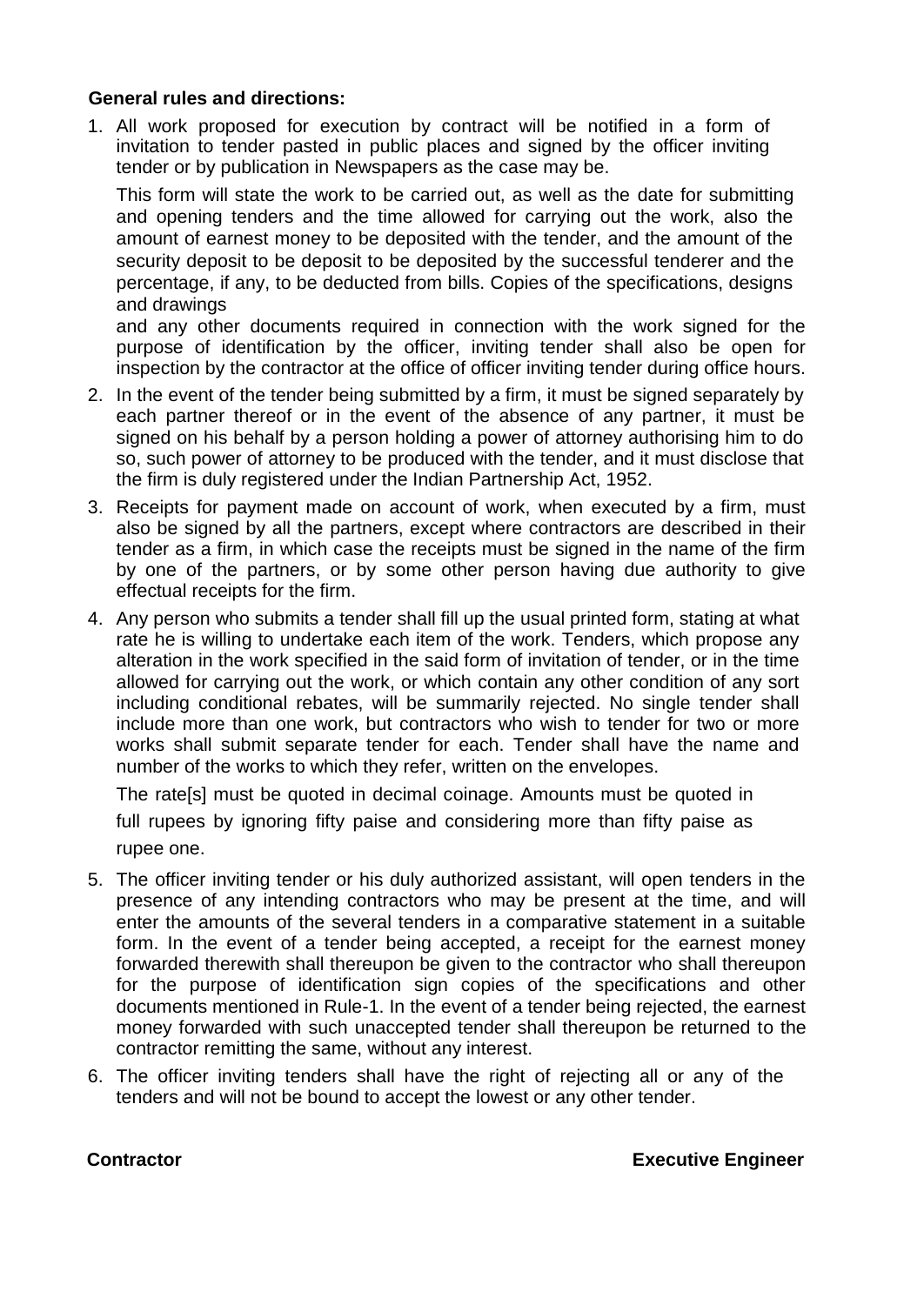- 7. The receipt of an accountant or clerk for any money paid by the contractor will not be considered as any acknowledgement or payment to the officer inviting tender and the contractors shall be responsible for seeing that he procures a receipt signed by the officer inviting tender or a duly authorised Cashier.
- 8. The memorandum of work tendered for and the schedule of materials to be supplied by the department and their issue-rates, shall be filled and completed in the office of the officer-inviting tender before the tender form is issued. If a form is issued to an intending tenderer without having been so filled in and incomplete, he shall request the officer to have this done before he completes and delivers his tender.
- 9. The tenderers shall sign a declaration under the officials Secret Act, 1923, for maintaining secrecy of the tender documents drawings or other records connected with the work given to them. The unsuccessful tenderers shall return all the drawings

given to them.

- 10.In the case of item Rate Tenders, only rates quoted shall be considered. Any tender containing percentage below/above the rates quoted is liable to be rejected. Rates quoted by the contractor in item rate tender in figures and words shall be accurately filled in so that there is no discrepancy in the rates written in figures and words. However, if a discrepancy is found, the rates which correspond with the amount worked out by the contractor shall unless otherwise proved be taken as correct. If the amount of an item is not worked out by the contractor or it does not correspond with the rates written either in figures or in words then the rates quoted by the contractor in words shall be taken as correct. Where the rates quoted by the contractor in figures and in words tally but the amount is not worked out correctly, the rates quoted by the contractor will unless otherwise proved be taken as correct and not the amount.
- 11.In the case of any tender where unit rate of any item/items appear unrealistic, such tender will be considered as unbalanced and in case the tenderer is unable to provide satisfactory explanation such a tender is liable to be disqualified and rejected.
- 12.All rates shall be quoted on the tender form. The amount for each item should be worked out and requisite totals given. Special care should be taken to write the rates in figures as well as in words and the amount in figures only, in such a way that interpolation is not possible. The total amount should be written both in figures and in words. In case of figures, the word "Rs" should be written before the figure of rupees and word "P" after the decimal figures, e.g. "Rs.2.20P" and in case of words, the word, "Rupees" should precede and the word "Paise" should be written at the end. Unless the rate is in whole rupees and followed by the word "only" it should invariable be up to two decimal places. While quoting the rate in schedule of quantities, the work "only" should be written closely following the amount and it should not be written in the next line.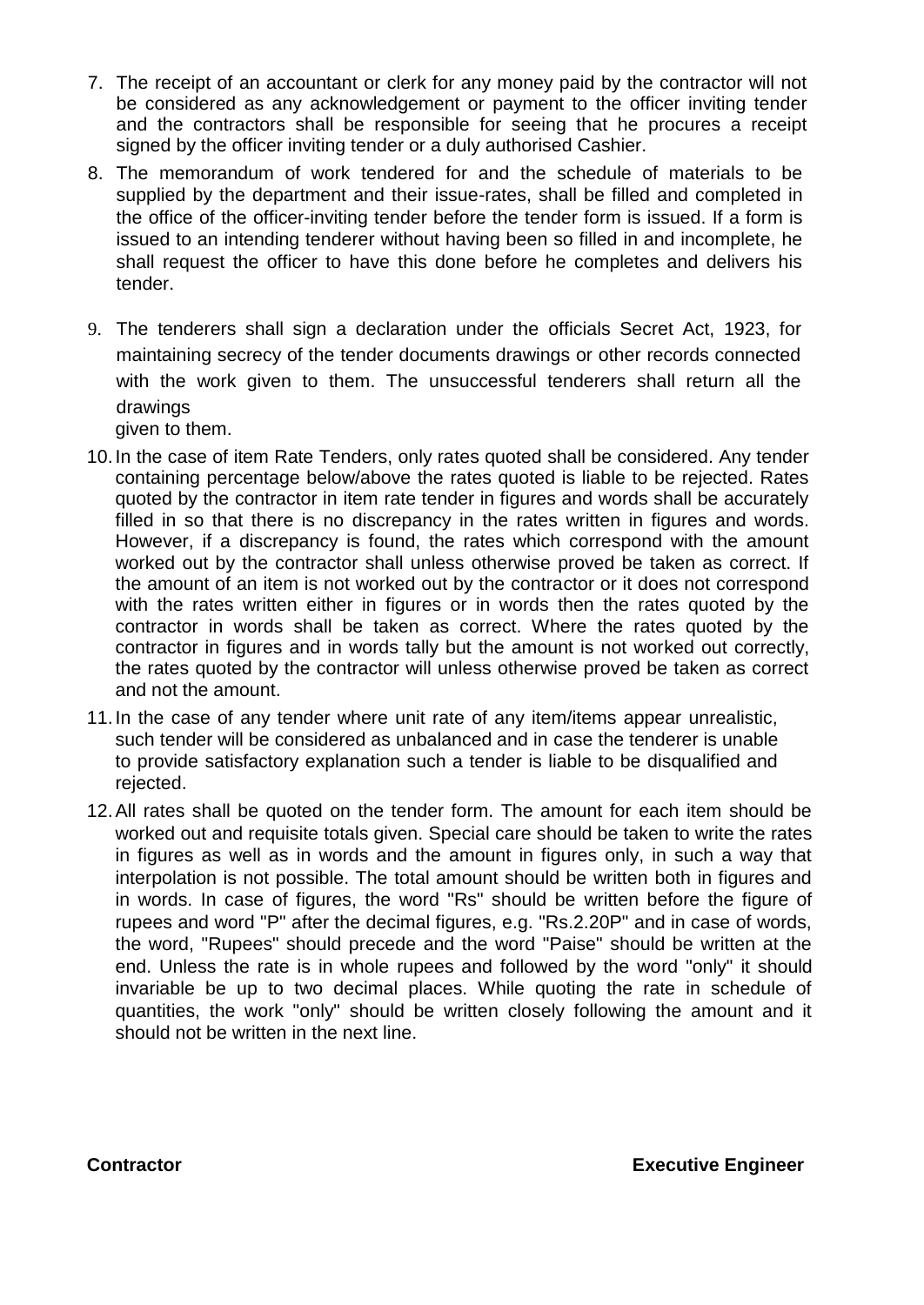- 13.The contractor shall submit an irrevocable performance guarantee of 5% (five percent) of the tendered amount in addition to the other deposits mentioned elsewhere in the contract for proper performance of the agreement (not withstanding and / or without prejudice to any other provisions in the contract) within 60 days of issue of letter of intent. This guarantee shall be in the form of government securities or fixed deposit receipts or guarantee bonds of any scheduled bank or the state bank of India, in accordance with the form annexed hereto.
- 14.The contractor whose tender is accepted, will be required to furnish by way of Security Deposit for the fulfillment of his contract, an amount equal to 5 % of the tendered value of the work. The Security deposit will be collected by deductions from the running bills of the contractor at 10% of the gross amount of each running bill till the sum along with sum already deposited as earnest money will amount to security deposit equal to 5% of the tendered value of the work [Bank Guarantee, is not to be accepted as Security deposit.]
- 15.On acceptance of the tender, the name of the accredited representative[s] of the contractor who would be responsible for taking instructions from the Engineer-in-Charge shall be communicated in writing to the Engineer-in-Charge.
- 16.Sales-tax, purchase tax, turnover tax or any other tax on material in respect of this contract shall be payable by the contractor and Government will not entertain any claim whatsoever in respect of the same.
- 17.The contractor shall give a list of both gazetted and non-gazetted C.P.W.D.&NIRD employees related to him.
- 18.The tender for the work shall not be witnessed by a contractor or contractors who himself/themselves has/have tendered or who may and has/have tendered for the same work. Failure to observe this condition would render, tenders of the contractors tendering, as well as witnessing the tender, liable to summary rejection.
- 19. The tender for composite work includes in addition to building work all other works such as sanitary and water supply installations drainage installation, electrical work, horticulture work, roads and paths etc. The tenderer apart from being a registered contractor [B & R] of appropriate class, must associate himself with agencies of appropriate class which are eligible to tender for sanitary and water supply drainage, electrical and horticulture works in the composite tender.
- 20.The contractor shall submit list of works, which are in hand [progress] in the following form :-

| Name of<br>work | Name & particulars of<br>Division where work is<br>being executed | Value of<br>work | Position of works<br>in progress | <b>Remarks</b> |
|-----------------|-------------------------------------------------------------------|------------------|----------------------------------|----------------|
|                 |                                                                   |                  |                                  | 5              |
|                 |                                                                   |                  |                                  |                |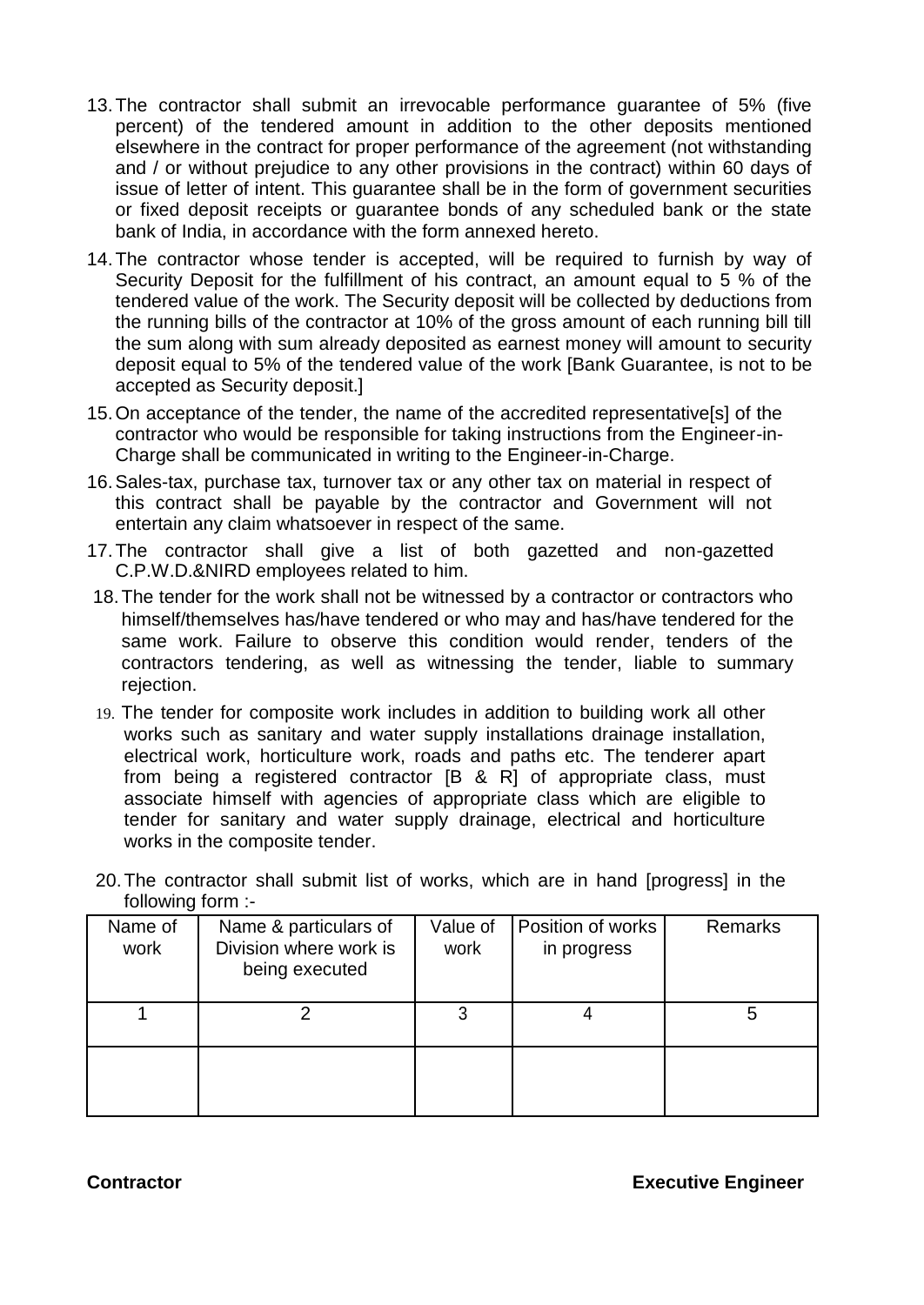21.The contractor shall comply with the provisions of the Apprentices Act 1961, and the rules and orders issued there under from time to time. If he fails to do so, his failure will be a breach of the contract and the Superintending Engineer/Executive Engineer may in his discretion without prejudice to any other right for remedy available in law cancel the contract. The contractor shall also be liable for any pecuniary liability arising on account of any violation by him of the provisions of the said Act.

**Corrections Interpolations** 

> Over writing E.E

# **CPWD – 8.**

# **National Institute of Rural Development**

State: **Telangana Division:** MU, NIRD

# **Item Rate Tender & Contract for the work**

# Tender for the work of: "**Procurement of all kinds of Electrical Material for day to day use"**

i) To be submitted by 3.00 P.M. on **14.10.2019** to The Executive Engineer, Maintenance Unit NIRD, Hyderabad.

ii) To be opened in presence of tenderers who may be present at 3.00 P.M on **15.10.2019** in the office of the Executive Engineer, CMU, NIRD, Hyderabad.

Issued to

(Contractor)

# **Signature of the issuing authority**

**Executive Engineer**

**CMU,NIRD**

**Hyderabad.**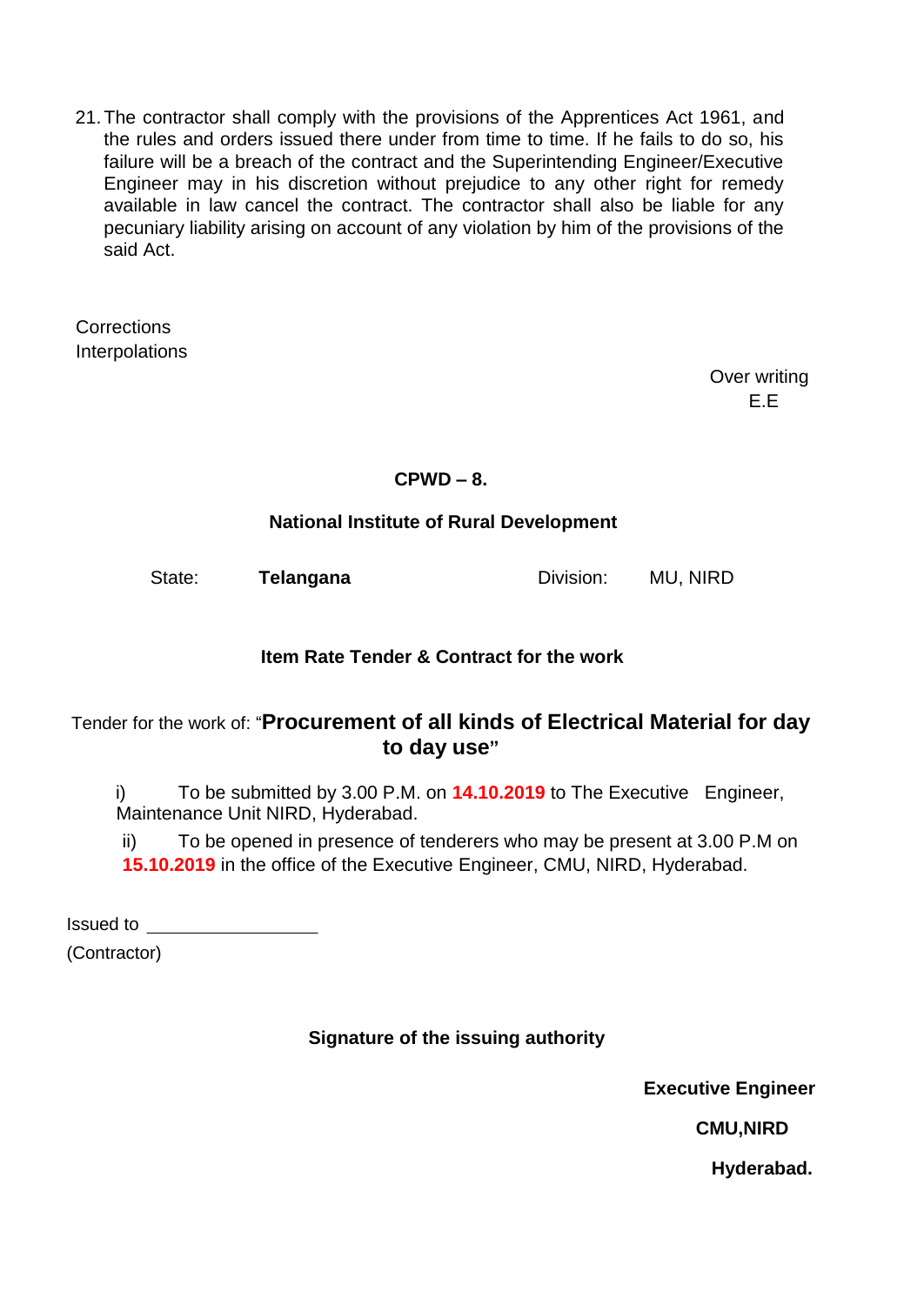#### **T E N D E R**

I/We have read and examined the notice inviting tender, schedule, A, B, C, D, and E & F. Specifications applicable, Drawings & Designs, General Rules and Directions, Conditions of Contract, clauses of contract, Special conditions, Schedule of Rate & other documents and Rules referred to in the conditions of contract and all other contents in the tender document for the work.

I/We hereby tender for the execution of the work specified for the Director General,NIRD within the time specified in Schedule 'F', viz., schedule of quantities and in accordance in all respects with the specifications, designs, drawings and instructions in writing referred to in Rule-1 of General Rules and Directions and in Clause 11 of the Conditions of contract and with such materials as are provided for, by, and in respects in accordance with, such conditions so far as applicable.

We agree to keep the tender open for Sixty (60) days from the due date of submission thereof and not to make any modifications in its terms and conditions.

A sum of **Rs.20,000/-** demand draft of a scheduled bank as earnest money. If I / we fail to furnish the prescribed performance guarantee with in prescribed period, I/we agree that the said Director General ,NIRD or his successors in office shall without prejudice to any other right or remedy, be at liberty to forfeit the said earnest money absolutely. Further if I/ we fail commence work as specified, I/we agree that the Director General , NIRD or his successor in office shall without prejudice to any other right or remedy available in law, be at liberty to forfeit the said earnest money and the performance guarantee absolutely, otherwise the said earnest money shall be retained by him towards security deposit to execute all the works referred to in the tender documents upon the terms and conditions contained or referred to therein and to carry out such deviations as may be ordered, up to maximum of the percentage mentioned in Schedule 'F' and those in excess of that limit at the rates to be determined in accordance with the provision contained in Clause 12.2 and 12.3 of the tender form.

I/We hereby declare that I/we shall treat the tender documents drawings and other records connected with the work as secret/confidential documents and shall not communicate information/derived there from to any person other than a person to whom I/we am/are authorized to communicate the same or use the information in any manner prejudicial to the safety of the state.

Dated: Dated: Signature of Contractor

Postal Address

Witness:

Address: Occupation: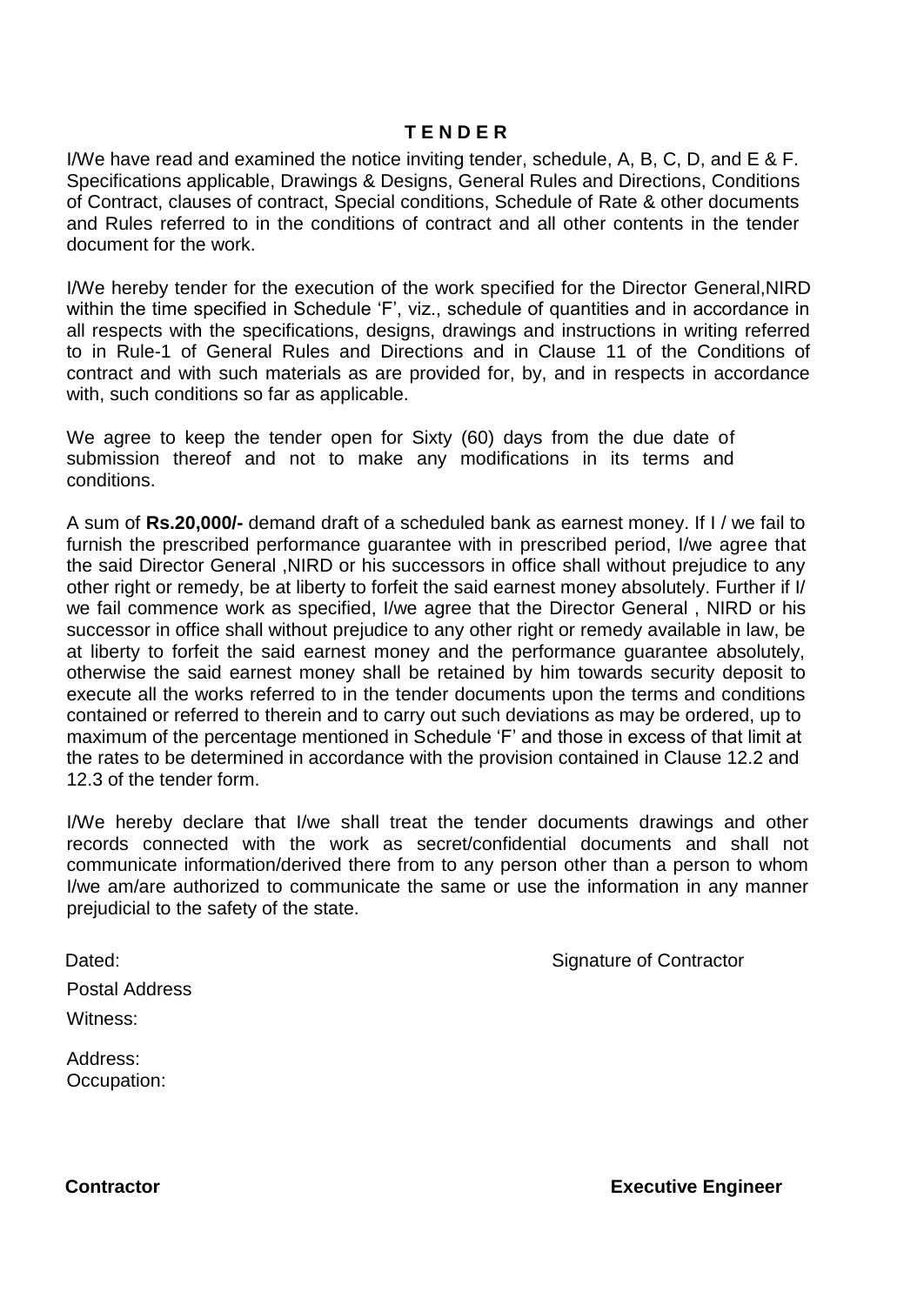#### **ACCEPTANCE**

The above tender (as modified by you as provided in the letters mentioned hereunder) is accepted by me for and on behalf of the Director General, NIRD for a sum of Rs. (Rupees )

The letters referred to below shall form part of this contract Agreement: -

i)

ii)

# **For & on behalf of DG, NIRD.**

Signature …………………...

Dated ………………… Designation…………………

### **Schedules**

### **Schedule 'A'**

Schedule of quantities (Enclosed)

### **Schedule 'B'**

Schedule of materials to be issued to the contractor:

| SI. | Description Of Item | Quantity | Rates in figures words at  | Place Of     |
|-----|---------------------|----------|----------------------------|--------------|
| no  |                     |          | Which the material will be | <b>Issue</b> |
|     |                     |          | Charged to the contractor  |              |

N **I L**. All materials Shall be arranged by the contractor in accordance with the special conditions.

> **Executive Engineer CMU,NIRD Hyderabad**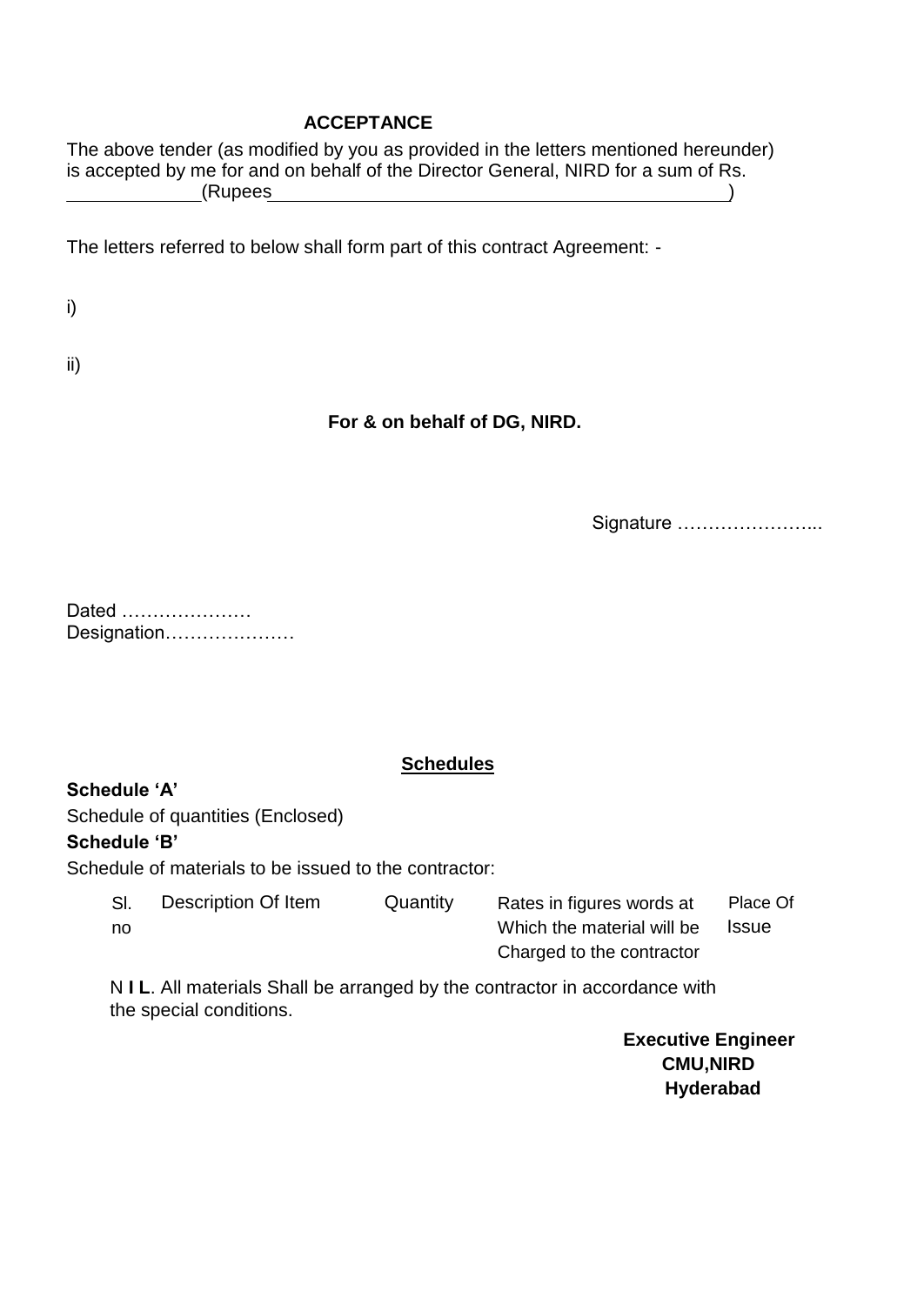| Schedule 'C'                                                                                 |                                                                                                               |                                              |                                                                   |
|----------------------------------------------------------------------------------------------|---------------------------------------------------------------------------------------------------------------|----------------------------------------------|-------------------------------------------------------------------|
|                                                                                              | Tools and plants to be hired to the contractor                                                                |                                              |                                                                   |
| SI.no.                                                                                       | Description                                                                                                   | Hire charges<br>per day                      | Place of Issue                                                    |
|                                                                                              |                                                                                                               | NIL.                                         |                                                                   |
| Schedule 'D'                                                                                 |                                                                                                               |                                              |                                                                   |
| <b>Schedule 'E'</b>                                                                          | Extra schedule for specific requirements/documents for the work, if any :                                     |                                              | <b>NIL</b>                                                        |
| <b>Schedule 'F'</b>                                                                          | CLAUSE 10 CC:                                                                                                 | Not Applicable.                              |                                                                   |
|                                                                                              |                                                                                                               | Reference to General Conditions of contract. |                                                                   |
|                                                                                              | Name of work: Procurement of all kinds of Electrical Material for                                             | day to day use                               |                                                                   |
| <b>Estimated cost of work:</b>                                                               |                                                                                                               | <b>Rs.---.</b>                               |                                                                   |
| Earnest money:                                                                               |                                                                                                               | Rs. 20,000/-                                 |                                                                   |
| Performance guarantee:-                                                                      |                                                                                                               | nil of tendered value                        |                                                                   |
| <b>Security Deposit:</b>                                                                     |                                                                                                               | Nil of tendered value.                       |                                                                   |
| Officer inviting tender:                                                                     |                                                                                                               | <b>General Rules and Directions:</b>         |                                                                   |
| <b>Definitions:</b>                                                                          |                                                                                                               | E.E., CMU, NIRD, Hyderabad.                  |                                                                   |
| 2(v)                                                                                         | Engineer-in-Charge                                                                                            |                                              | Executive Engineer CMU.,<br>NIRD., Hyderabad.                     |
| $2$ (viii)                                                                                   | <b>Accepting Authority</b>                                                                                    |                                              | <b>Executive Engineer</b>                                         |
|                                                                                              |                                                                                                               |                                              | CMU., NIRD, Hyderabad                                             |
| 2(x)<br>Percentage on cost of materials<br>and labour to cover all overheads<br>and profits. |                                                                                                               |                                              | 15%                                                               |
| 2(xi)                                                                                        | <b>Standard Schedule of Rates:</b>                                                                            |                                              | Delhi Schedule of Rates 2007<br>with up to date Correction slips  |
| 2(xii)                                                                                       | Department:                                                                                                   | Development                                  | National Institute of Rural                                       |
| 9 (ii)                                                                                       | <b>Standard CPWD contract Form:</b>                                                                           |                                              | CPWD form 8 (2005) as notified &<br>corrected up to January, 2008 |
| Clause 1                                                                                     | i) Time allowed for submission of<br>performance guarantee from the<br>date of issue of letter of acceptance, | 7 days                                       |                                                                   |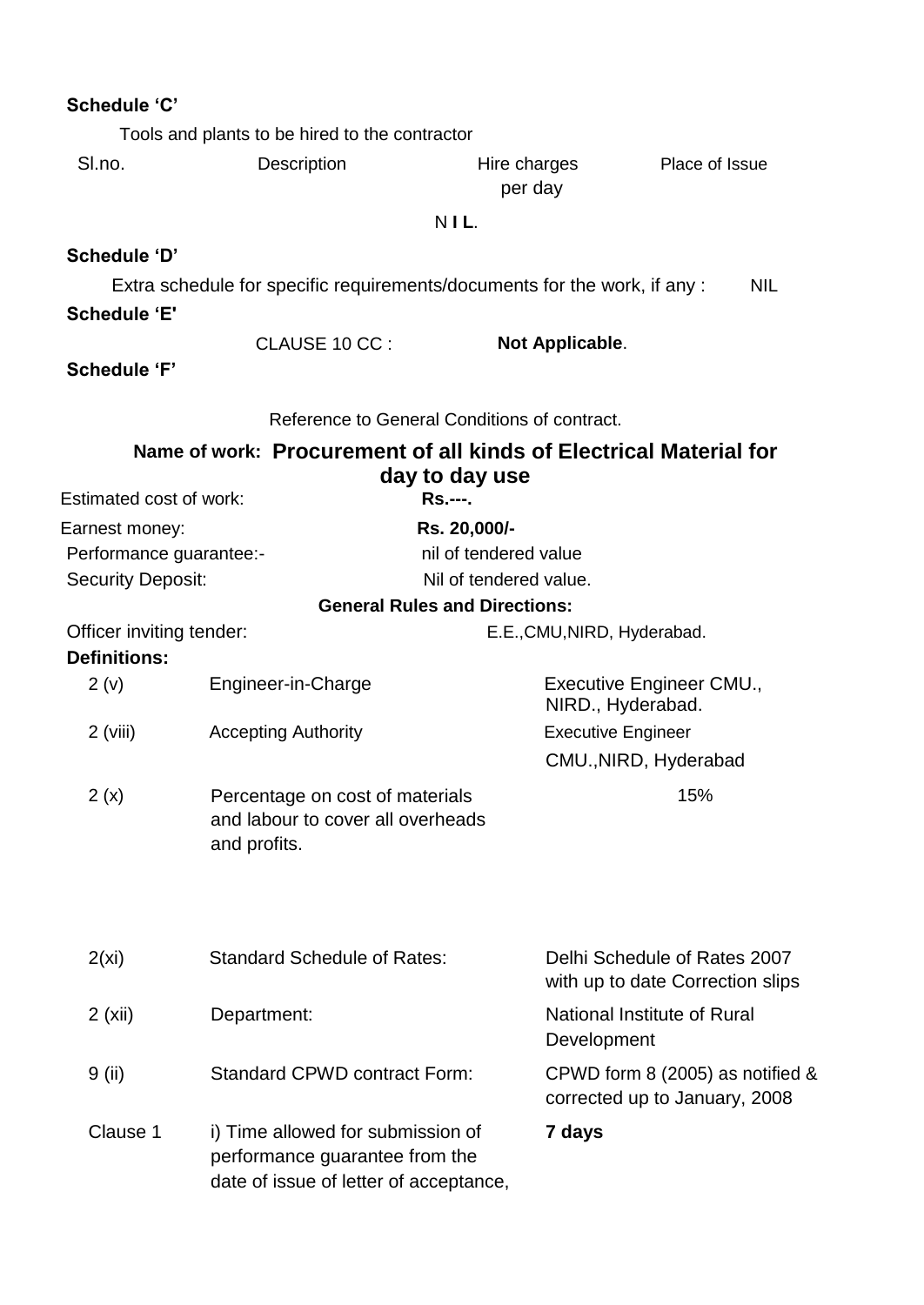|                                              |                          | in days                         |                                                                             |                                                                                                                                                                                         |                            |
|----------------------------------------------|--------------------------|---------------------------------|-----------------------------------------------------------------------------|-----------------------------------------------------------------------------------------------------------------------------------------------------------------------------------------|----------------------------|
|                                              |                          | days                            | ii) Maximum allowable extension<br>beyond the period in i) above, in        |                                                                                                                                                                                         | <b>7 Days</b>              |
| Clause 2                                     |                          |                                 | (i) Authority for fixing Compensation                                       |                                                                                                                                                                                         | <b>Executive Engineer,</b> |
|                                              |                          | under clause 2                  |                                                                             |                                                                                                                                                                                         | CMU., NIRD., Hyderabad.    |
| Clause 2<br>A                                |                          | applicable                      | Whether the clause 2 A shall be                                             |                                                                                                                                                                                         | <b>No</b>                  |
| Clause 5<br>date of start.                   |                          |                                 | No of days from the date of issue of<br>tender acceptance for reckoning the |                                                                                                                                                                                         | 10 Days                    |
| (ii) Mile stone(s)<br>Table of Mile stone(s) |                          |                                 | As per the table given below.                                               |                                                                                                                                                                                         |                            |
| SI.<br>no.                                   | Financial<br>Progress    |                                 | Time allowed<br>(from date of<br>start)                                     | Amount to be with-held in case of non<br>achievement of mile stone                                                                                                                      |                            |
| 1                                            |                          | $1/8$ th (of the<br>whole work) | $\frac{1}{4}$ th (of the<br>whole work)                                     | In the event of not-achieving the<br>necessary progress as assessed<br>from the running payment, 1% of the<br>tendered value of work will be<br>withheld for failure of each milestone. |                            |
| $\overline{2}$                               |                          | $3/8$ th (of the<br>whole work) | $\frac{1}{2}$ th (of the<br>whole work)                                     |                                                                                                                                                                                         |                            |
| 3                                            | $\frac{3}{4}$ th (of the | whole work)                     | $\frac{3}{4}$ th (of the<br>whole work)                                     |                                                                                                                                                                                         |                            |
| 4                                            | Full                     |                                 | Full                                                                        |                                                                                                                                                                                         |                            |

Time allowed for execution of work: **One year** Authority to give fair and reasonable Extensions of time for completion of work

Executive Engineer, CMU., NIRD.,<br>Hyderabad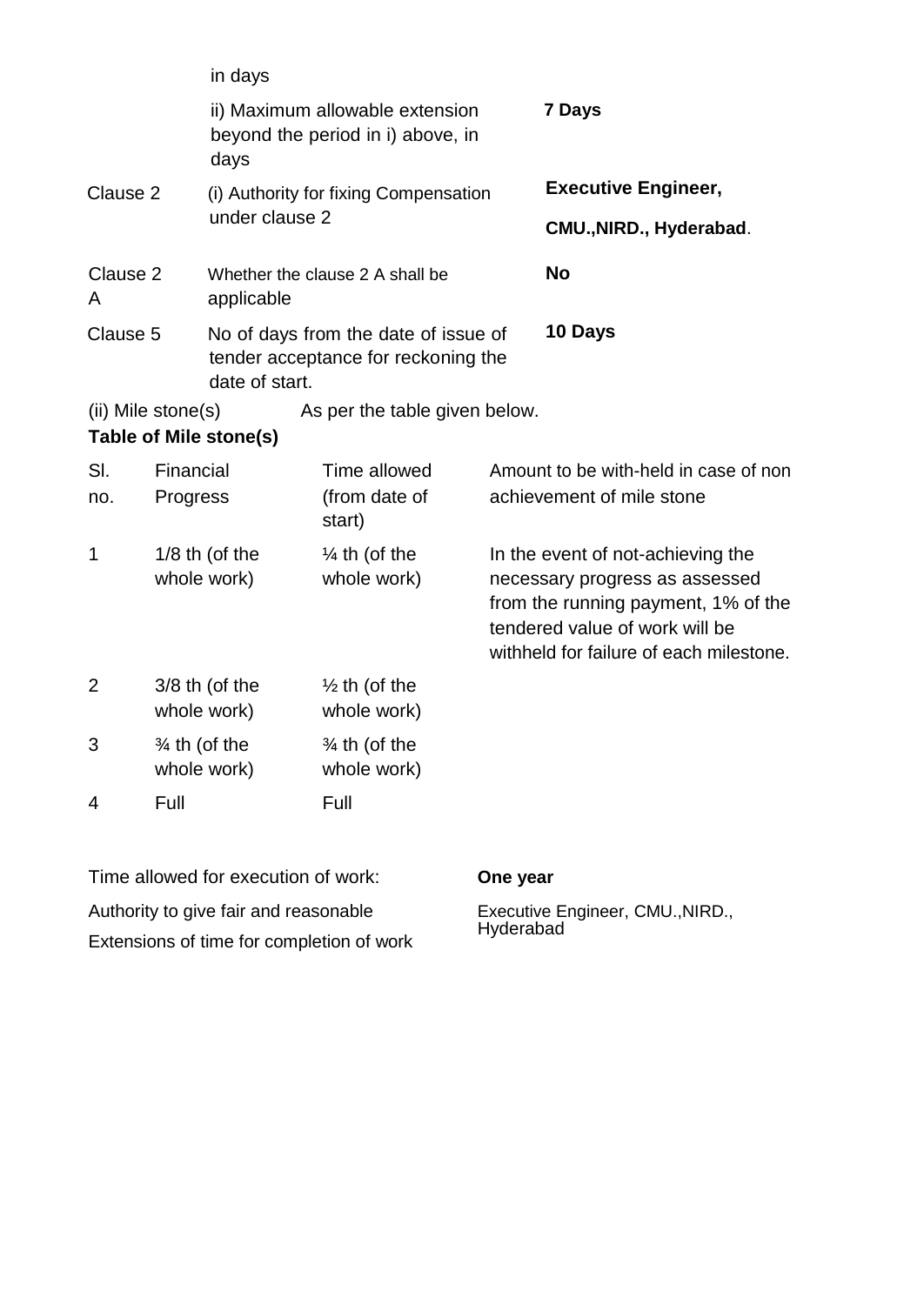|                | Clause 7 Gross work to be done together with<br>net payment / adjustment of<br>advances for material collected,<br>if any, since the last such<br>payment for being eligible to<br>interim payment |                                                                                                                                                                                                    |
|----------------|----------------------------------------------------------------------------------------------------------------------------------------------------------------------------------------------------|----------------------------------------------------------------------------------------------------------------------------------------------------------------------------------------------------|
|                | Clause 11 Specifications to be followed<br>for execution of work                                                                                                                                   | C.P.W.D. Specifications 1996, Vol-I to VI<br>with up to date correction slips, Revised<br>specification. 2002 for RCC and cement<br>mortar and relevant I.S. Codes and<br>enclosed Specifications. |
| Clause 12      | Maximum percentage for quantity of<br>items of work to be executed<br>beyond which rates are to be<br>determined in accordance with<br>Clauses 12.2 & 12.3.                                        | See below.                                                                                                                                                                                         |
| 12.2 &<br>12.3 | Deviation Limit beyond which<br>Clauses 12.2 & 12.3 shall apply for<br>building works                                                                                                              | 30%                                                                                                                                                                                                |
| 12.5           | Deviation Limit beyond which<br>Clauses 12.2 & 12.3 shall apply for<br>foundation work                                                                                                             | 100%                                                                                                                                                                                               |
| Clause 16      | <b>Competent Authority for deciding</b>                                                                                                                                                            | <b>EXECUTIVE</b>                                                                                                                                                                                   |
|                | Reduced rates.                                                                                                                                                                                     | ENGINEER CMU, NIRD.                                                                                                                                                                                |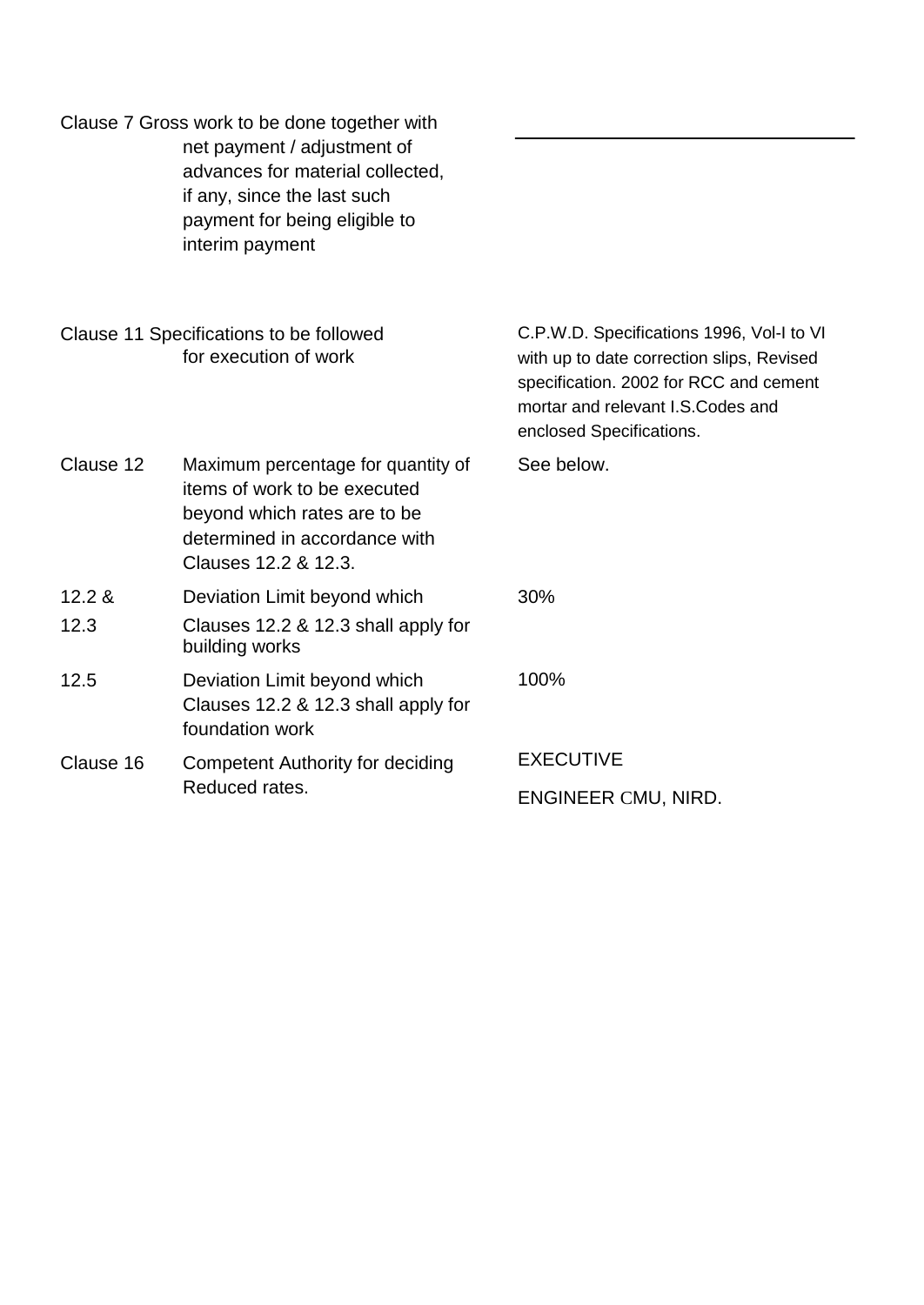| Clause 36 |      | (i) Minimum Qualifications &<br>experience required<br>for Principal<br>Technical<br>representative.<br>Discipline to which<br>the Principal<br>Technical<br>Representative<br>should belong |                                           | Diploma in Electrical Engineering.                                         |  |
|-----------|------|----------------------------------------------------------------------------------------------------------------------------------------------------------------------------------------------|-------------------------------------------|----------------------------------------------------------------------------|--|
|           |      |                                                                                                                                                                                              | <b>Bachelor of Electrical Engineering</b> |                                                                            |  |
|           |      |                                                                                                                                                                                              | 02 years                                  |                                                                            |  |
|           | ii)  |                                                                                                                                                                                              | Rs. 18,000/- p.m                          |                                                                            |  |
|           |      |                                                                                                                                                                                              |                                           |                                                                            |  |
|           | iii) | Minimum<br>experience of works.                                                                                                                                                              | Cement:                                   |                                                                            |  |
|           | iv)  | Recovery to be effected<br>from the Contractor in the<br>event of not fulfilling<br>provision of clause 36(i)                                                                                |                                           | For works with estimated<br>cost put to tender not<br>more than Rs.5 Lakhs |  |
|           |      |                                                                                                                                                                                              |                                           | For works with estimated<br>cost put to tender<br>more than Rs.5 Lakhs     |  |
| Clause 42 | i)   | Schedule/statement for<br>determining theoretical<br>quantity of cement &                                                                                                                    |                                           | 3% (Plus / minus)                                                          |  |
|           | ii)  | bitumen on the basis of<br>Delhi Schedule of Rates<br>2002 printed by C.P.W.D.                                                                                                               | 2% (Plus / minus)                         |                                                                            |  |
|           |      | Variations<br>permissible on<br>theoretical quantities.                                                                                                                                      |                                           |                                                                            |  |
|           |      |                                                                                                                                                                                              |                                           |                                                                            |  |
|           |      |                                                                                                                                                                                              |                                           |                                                                            |  |
|           |      |                                                                                                                                                                                              |                                           |                                                                            |  |

| a)         | Bitumen for all works                                                                               | 2.5% plus only and nil on minus side. |
|------------|-----------------------------------------------------------------------------------------------------|---------------------------------------|
| b)         | Steel Reinforcement and<br>structural steel Sections<br>for each diameter,<br>section and Category. | 2% (Plus / minus)                     |
| $\vert$ C) | All other materials                                                                                 | Nil                                   |

# **Recovery rate for quantities beyond permissible variation :**

| Sl.no | Description of item | Rates in figures and words at which recovery shall |  |  |
|-------|---------------------|----------------------------------------------------|--|--|
|       |                     | be made from the contractor.                       |  |  |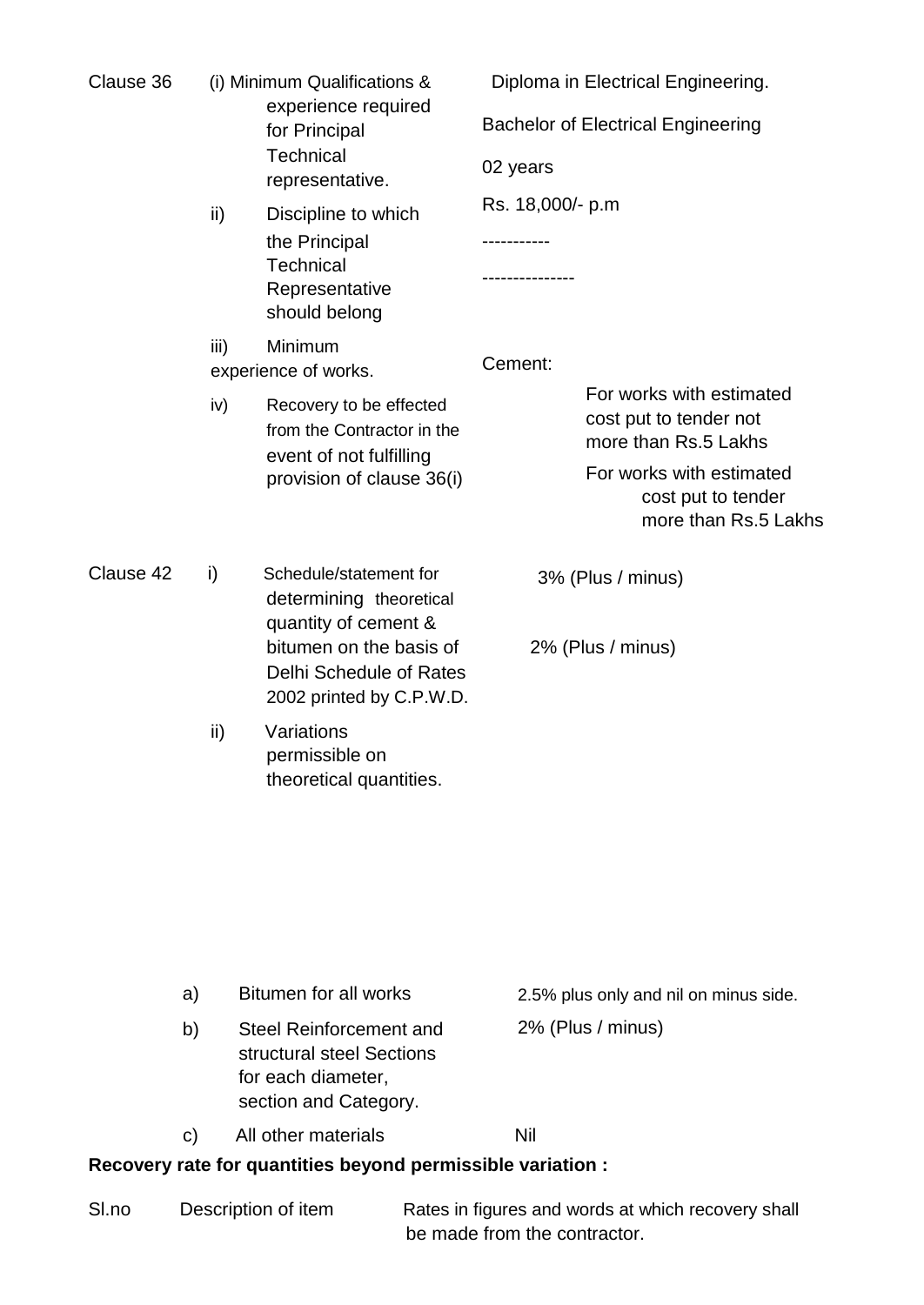Excess beyond

#### permissible variation.

1 Cement (43 grade OPC ---- Rs. 5,637.50 per tone ISI marked) (Rupees five thousand

2 Steel reinforcement ------<br>Rs 70,187/- per tone (TMT bars) (TMT bars)

Less use beyond the permissible variation

six hundred thirty seven & fifty paise only)

thousand one hundred eighty seven only)

#### **Conditions for Cement:**

- 1. The contractor shall procure 43 grade (confirming to IS8112) ordinary Portland cement as required in the work from reputed manufacturers of cement having production capacity of one million tons per annum or more such as ACC, L&T, J.P.Rowa, Vikram Shree cement, Birla jute and Cement Corporation India etc, i.e agencies approved by the ministry of Industry, and holding license to use ISI certification mark for their product. The tenderers a my also submit a list of names of cement manufacturers which they propose to use in the work. The tender accepting authority reserves right to accept or reject name(s) of cement manufacture(s) which the tenderer proposes to use in the work. No change in the tendered rates will be accepted if the tender accepting authority does not accept the list of cement manufacturers, given by the tenderer, fully or partially. Supply of cement shall be taken 50 Kg bags bearing manufacturers name and IS marking Samples of cement arranged by the contractor shall be taken by the Engineer – in Charge and got tested in accordance with provisions of relevant BIS Codes. In case test results indicate that the cement arranged by the contractor does not conform to the relevant BIS Code, the same shall stand rejected and shall be removed from the site by the contractor at his own cost within a week's time of written order from the Engineer-in-Charge, to do so.
- 2. The cement shall be brought at site in bulk supply of approximately 10 tones or as decided by the Engineer in Charge.
- 3. The cement go down of the capacity to store in a minimum of 600 bags of cement shall be constructed by the contractor at site of work for which no extra payment shall be made. Double lock provision shall be made, to the door of cement go down. The keys of one lock shall remain with the Engineer-in Charge or his authorized representative and the key of the other lock shall remain with the contractor. The contractor shall be responsible for the watch and ward and safety of cement go down. The contractor shall facilitate the inspection of the cement go down by the Engineer-in-Charge at any time.
- 4. The contractor shall supply free of charge the cement required for testing. The cost of test will be borne by the contractor/Department in the manner indicated below.
	- (i) By the contractor if the result shows that the cement does not conform to relevant BIS code.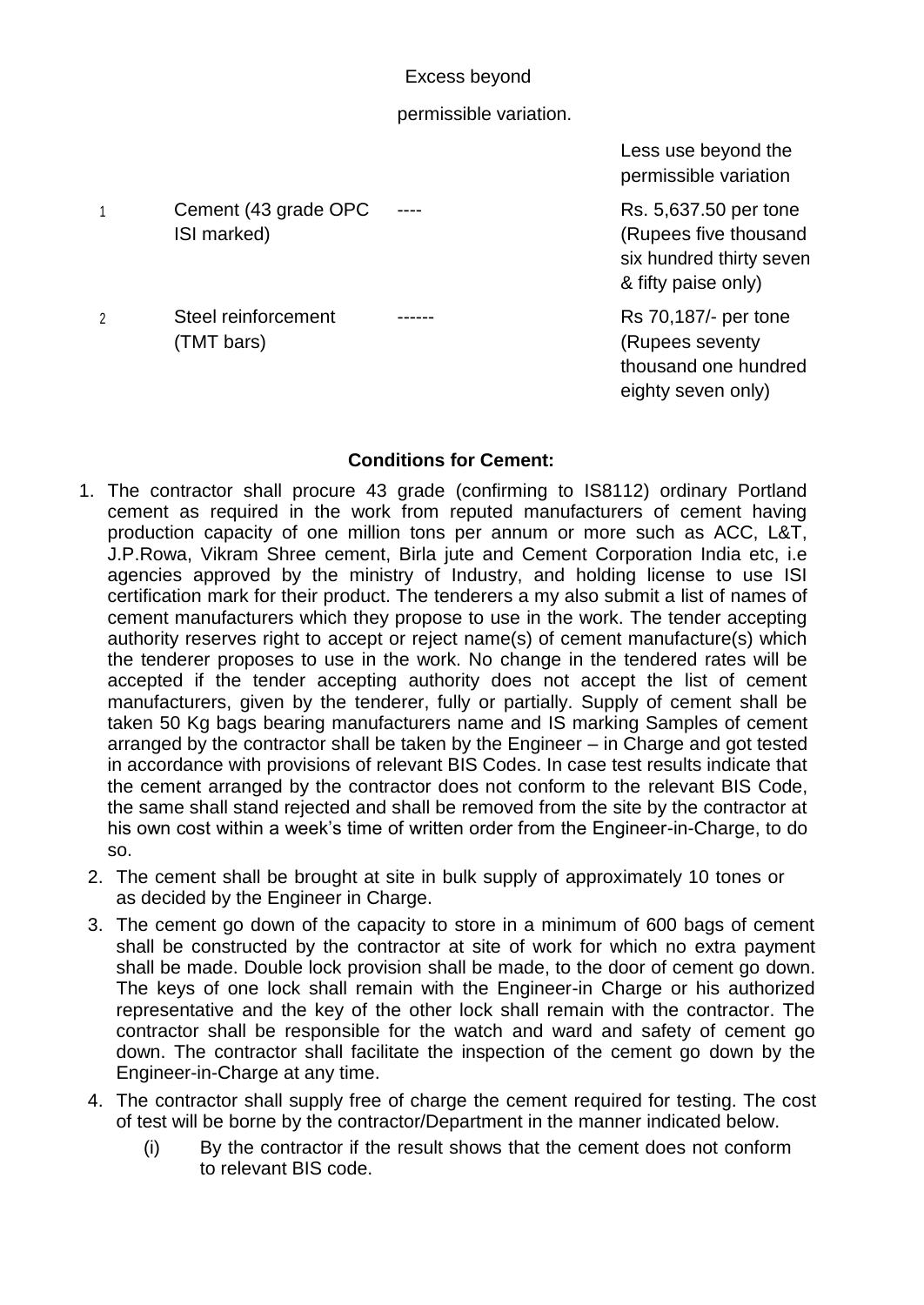- (ii) By the Department if the results show that the cement confirms to relevant BIS Code.
- 5. The actual issue and consumption of cement on work shall be regulated and proper accounts maintained as provided in clause 10 of the contract. The theoretical consumption of cement shall be worked out as per procedure prescribed in clause 42 of the contract and shall be governed by conditions laid there in.
- 6. Cement brought to site and cement remaining unused after completion of work shall not be removed from site without written permission of the Engineer-in-Charge.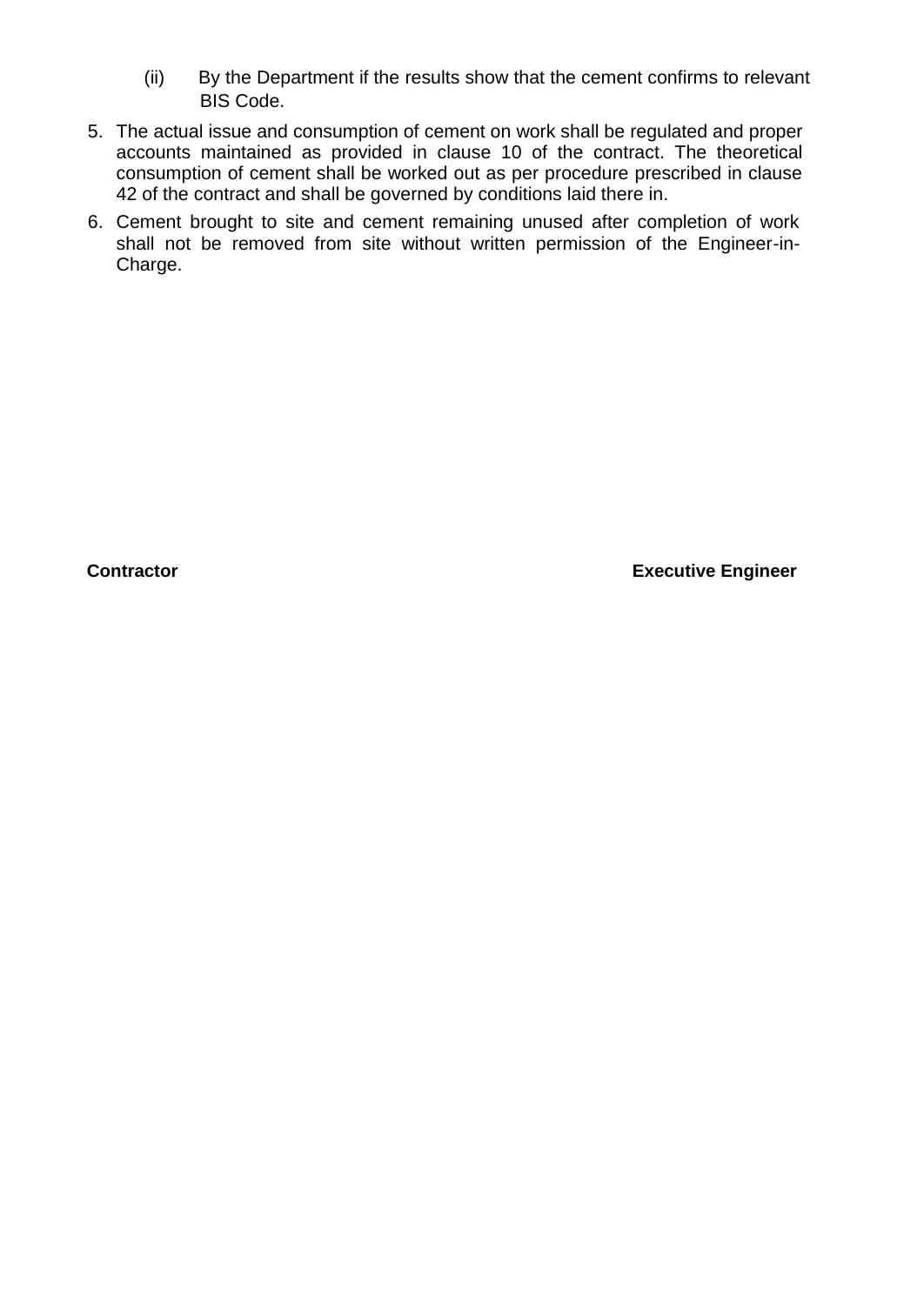#### **Conditions for Steel**:

- 1. The contractor shall procure steel reinforcement bars conforming to relevant BIS codes from main producers such as VSP SAIL TATA as approved by the Ministry of Steel. The contractor shall have to obtain and furnish test certificates to the Engineerin-Charge I respect of all supplies of steel brought by him to the site of work. Samples shall also be taken and got tested by the Engineer-in-Charge as per the provisions in this regard in relevant BIS codes. In case the test results indicate that the steel arranged by the contractor does not conform to BIS codes, the same shall stand rejected and shall be removed from the site of work by the contractor at his cost within a week's time from written orders from the Engineer-in-Charge
- 2. The steel reinforcement shall be brought to the site in bulk supply of 10 tones or more or as decided by the Engineer-in-Charge.
- 3. The steel reinforcement shall be stored by the contractor at site of work in such a way as to prevent distortion & corrosion and nothing extra shall be paid on this account. Bars of different sizes and length shall be stored separately to facilitate easy counting and checking.
- 4. For checking nominal mass tensile strength bend test, re bend test etc., specimen of sufficient length shall be cut from each size of the bar at random at frequency not less that specified below.

| Size of bar       | For consignment below 100<br>tones.                              | For consignment<br>over 100 tones.               |
|-------------------|------------------------------------------------------------------|--------------------------------------------------|
| Under 10mm<br>dia | One sample for each 25<br>tones or Part thereof.                 | one sample for each 40<br>tones or Part thereof  |
|                   | 10 to 16 mm dia One sample for each 35<br>tones or Part thereof. | one sample for each<br>45tonnes or Part thereof. |
| Over 16mm dia     | One sample for each 45<br>tones or Part thereof.                 | one sample for each 50<br>tones or Part thereof. |

5. The contractor shall supply free of charge the steel required for testing. The cost of tests shall be borne by the contractor/Department in the manner indicated below : By the contractor, if the results show that the steel does not conform to relevant BIS codes. By the Department, if the results show that the steel conforms to relevant BIS codes.

- 6. The actual issue and consumption of steel on work shall be regulated and proper accounts maintained as provided in clause 10 of the contract. The theoretical consumption of steel shall be worked out as per procedure prescribed in clause 42 of the contract and shall be governed by conditions laid therein.
- 7. Steel brought to site and steel remaining unused shall not be removed from site without the written permission of the Engineer-in-Charge.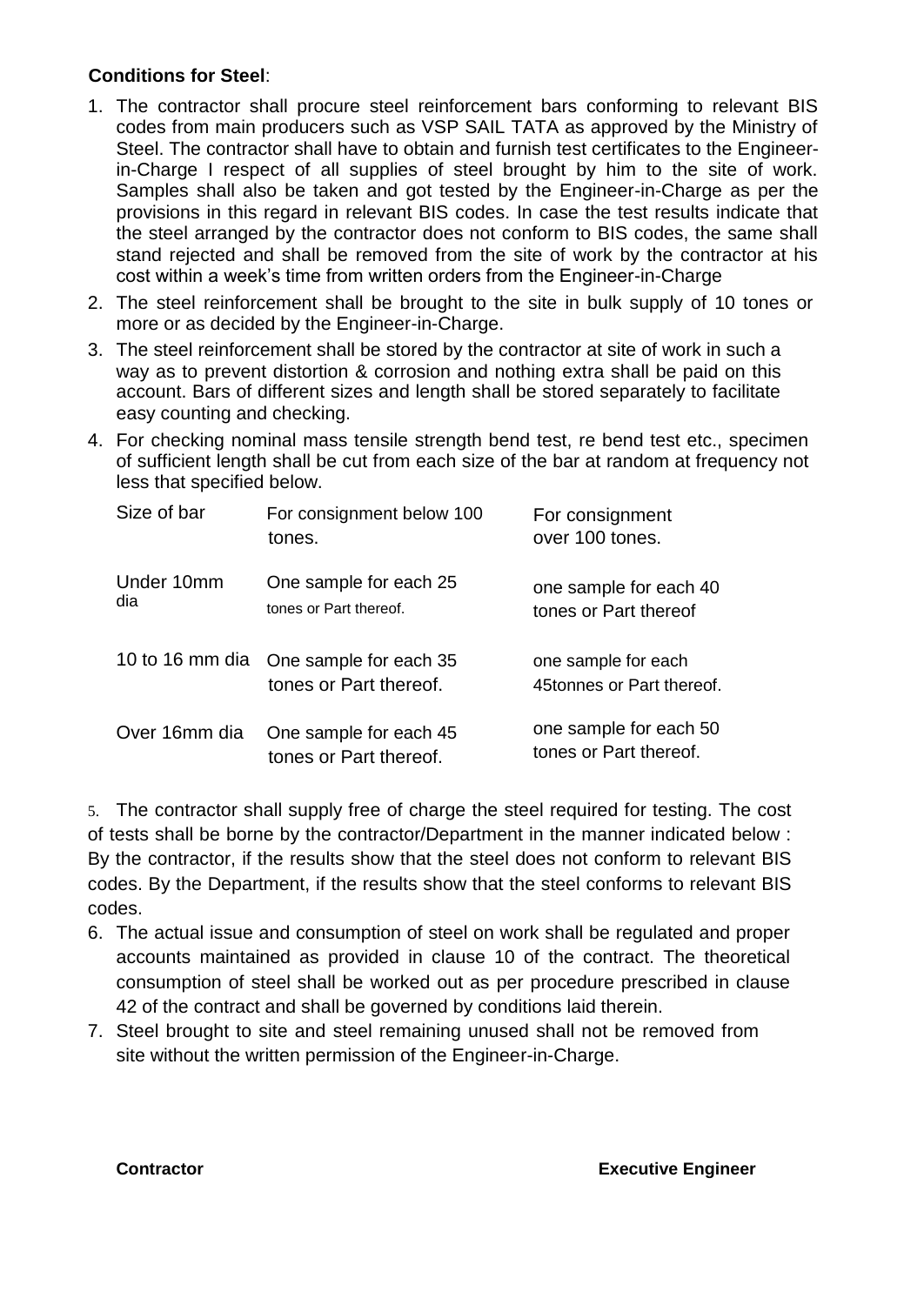## **SPECIAL CONDITIONS:**

1. Unless otherwise provided in the Schedule of Quantities of CPWD Specifications the rates tendered by the Contractor shall be inclusive and shall apply to all heights, lifts, leads and depths of the building and nothing extra shall be payable to him on this account. 2. The contractors shall make their own arrangements for obtaining electric connections if required and make necessary payments directly to the department concerned.

3. Other agencies doing works related with this project may also simultaneously execute their works and the contractor shall afford necessary facilities for the same. The contractor shall leave such necessary holes, openings etc., for laying/burying in the work pipes, cables, conduits, clamps, boxes, and hooks for fan clamps etc., as may be required for other agencies. Conduits for electrical wiring/cables will be laid in a way that they leave enough space for concreting and do not adversely affect the structural members. Nothing extra over the agreements rates shall be paid for the same.

4. Some restrictions may be imposed by the security staff etc., on the working and for movement of labour, materials etc., The contractor shall be bound to follow all such restrictions/instructions and nothing extra shall be payable on this account.

5. a) The work shall be carried out in a manner complying in all respects with the requirements of relevant by laws of the local body under the jurisdiction of which the work is to be executed and/or as directed by the Engineer –in-Charge. And nothing extra will be paid on this account.

b) If as per municipal rules the huts for labour are not to be erected at the site of work by the contractors. The contractors are required to provide such accommodation as is acceptable to local bodies and nothing extra shall be paid on this account.

c) The contractor shall comply with proper legal orders and directions of local or public authority or municipality and abide by their rules and regulations and pay all fees and charges, which he may be liable to pay

- 6. Mines & Quarries recovery of seignior-age charges from the bills of the contractors royalty at the prevalent rates shall be deducted from the bills of the contractor on the material ( where royalty is payable on materials like boulders, sand etc.) as per Govt of A.P. G.O. No. 217 dated 29/09/2004 (Copy enclosed) if the contractor fails to produce the documentary evidence having paid the seignior-age charges to the government. The quoted rate of the contractor shall be inclusive of all such royalty and taxes etc. and nothing extra shall be payable on this account.
- 7. The Contractor will have to work according to the program for work approved by the Engineer-in-Charge. The contractor shall construct a sample unit wherever applicable complete in all respect within time specified by the Engineer-in-Charge.
- 8. The contractor shall take instructions from the Engineer-in-Charge for stacking of material in any place. No excavated earth or building material shall be stacked on areas where other buildings roads, services or compound walls are to be constructed.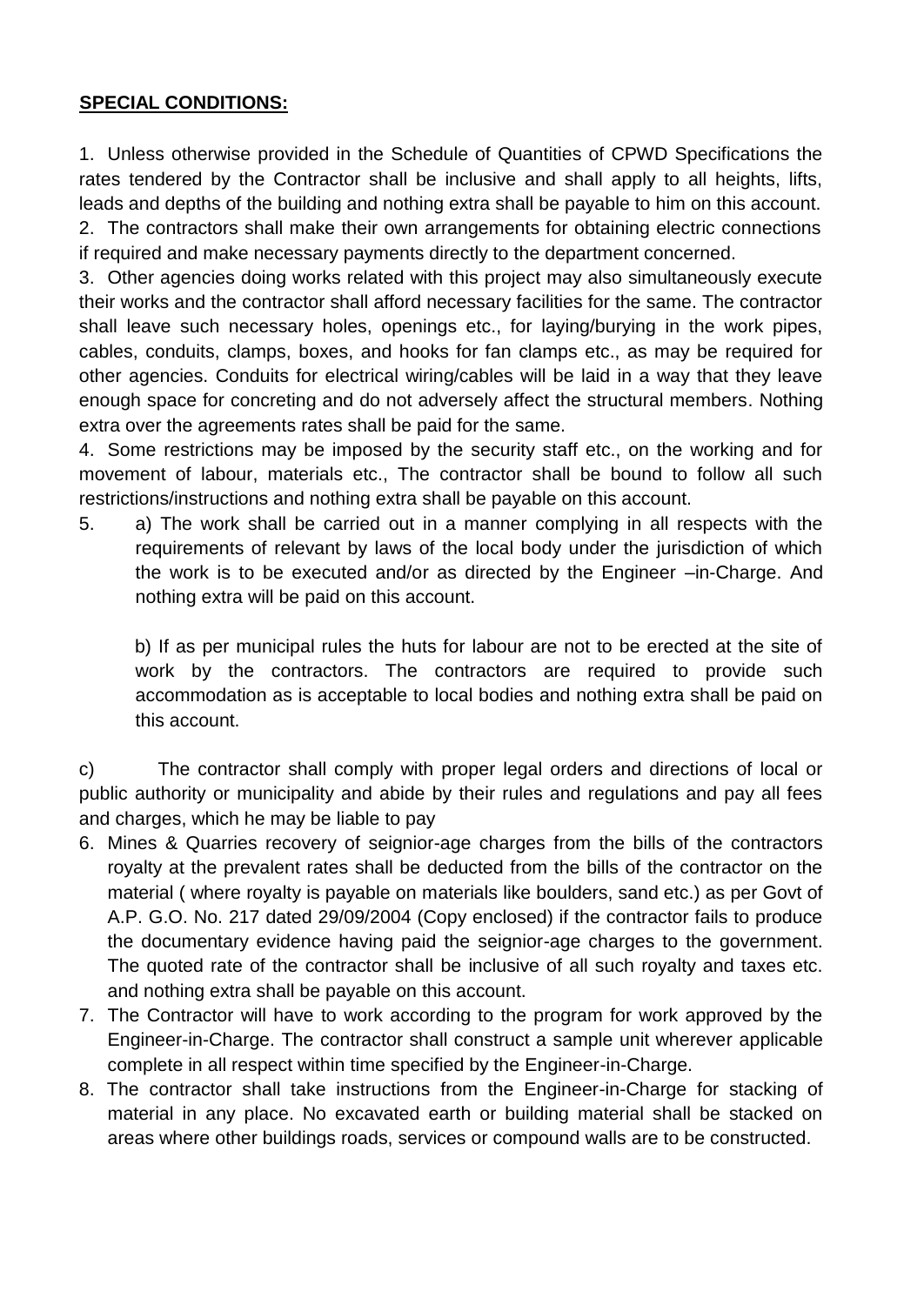- 9. Cement godown shall be provided with a single door with two locks. The keys of one locks shall remain with Engineer-in-Charge of work or his authorized representative and that of the other lock with the authorized agent of the contractor at the site of work so that the cement is removed from the godown according to the daily requirement with the knowledge of both the parties and proper account maintained in standard proforma.
- 10.The contractor shall be fully responsible for the safe custody of the materials issued to him even if the materials are under double lock system.
- 11.The contractor shall construct suitable godowns yards at the site of work for storing all other materials so as to be safe against damage by sun, rain, fire, theft etc., at his own cost and also employ necessary watch and ward establishments for the purpose at his cost.
- 12.The steel doors windows, ventilators and composite units shall be got fabricated in works shop duly approved by the Engineer-in-Charge.
- 13.The proof of execution certificate should be signed/countersigned by an officer not below the rank of Executive Engineer. The tender should be able to arrange steel centering and shuttering with steel propping for an area of up to 800 Sqm at a time for concrete work
- 14.The contractor has to submit bar chart for the execution of the work duly signed by the contractor so as to complete the work stipulated time period.
- 15.Intending tenderers are advised to visit the site and get acquainted with site conditions before tendering.
- 16.Any delay / failure on the part of the tenderer to arrange for men and materials at required time shall not be considered as valid hindrance.
- 17.The contractor has to furnish monthly progress report indicating both physical and financial status of the work.
- 18.Water charges: Clause 31 A of P W D 8 for unfiltered water supply is not applicable since the contractor has to arrange water for construction purposes and this water shall be tested from a recognized laboratory periodically as directed by the Engineerin-Charge. Testing charges will be borne by the contractor.

19. The contractor shall supply free of charge the steel required for testing. The cost of test shall be borne by the contractor /Department in the manner indicated below:

- (i) By the contractor if the results show that the steel does not conform to relevant BIS codes.
- (ii) By the Department if the results show that the steel conforms to relevant BIS codes

20. The actual issue and consumption of steel on work shall be regulated and proper accounts maintained as provided in clause 10 of the contract. The theoretical consumption of steel shall be worked out as per procedure prescribed in clause 42 of the contract and shall be governed by conditions laid therein.

21. Steel brought to site and steel remaining unused shall not be removed from site without the written permission of the Engineer-in-Charge.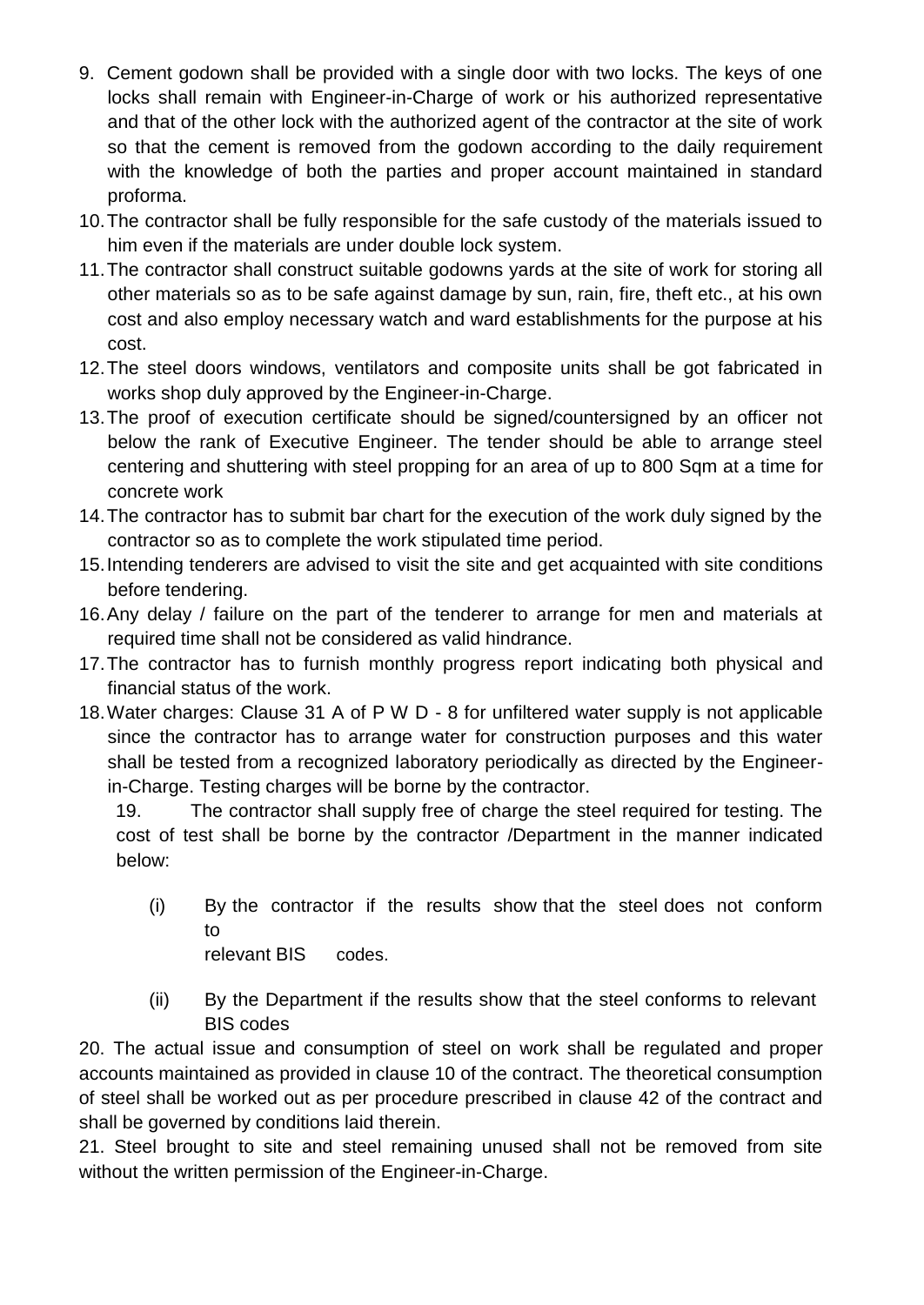22. The contractor shall furnish to the Department all the purchase invoices both for cement and steel for every consignment.

23. Weight being calculated with the help of table-IV in Para 5.3.3. Of CPWD specifications 1996 however for bars M S /cold twisted up to and including 10 mm the following procedure shall be adopted. The average sectional weight for each diameter shall be arrived at from samples for each lot of steel received at site. Theactual weight of steel issued shall be modified to take into account the variation between the actual and the standard co-efficient given in table IV and the contractors accounts will be debited by the cost modified quantity only. The decision to be followed for determining the average sectional weight of each lot Quantity of each diameter of steel received at site of work each lot. Quantity of each diameter of steel received at site if work each day will constitute one single lot for this purpose.

24. All materials obtained from Government stores or otherwise shall be got checked by the Junior Engineer in-Charge of the works on receipt of the same at site before use.

25. The contractor should also dismantle the entire structure along with the foundations of the existing buildings and refill with earth in the dismantled foundations wherever necessary. The contractor should not use any serviceable /unserviceable materials obtained from the dismantlement in the construction if new buildings.

26. The contractor should use factory made round type cover blocks for all R C C works to avoid displacement of bars in any directions and to ensure proper cover.

27. Sometimes it shall not be possible to pay monthly bills on account of non-availability of LOC/Budget/Deposit. No claim shall be entertained for slow progress stoppage of work on this account.

28. Materials having BIS marking shall be used on work. In case any materials where the BIS marking is not available such materials should be got from the firms approved by the Chief Engineer (SZ) II Where no such approval exists then the shall be got approved from the Engineer in charge. The materials procured without such approval will not be allowed for use in the work.

29. All aluminium extruded doors and windows shall be manufactured from standard extruded aluminium section manufactured by JINDAL INDAL or the firms approved by CE SZII.

30. Terrazzo tiles to be used shall be got from firm as approved by the CE SZII.

31.Before use in work samples of granite and marble slabs, shade of laminated particleboards and samples of manufactured items/fittings have to be got approved from the Engineer in charge.

32.Steel windows shall be manufactured in the workshop duly approved by CE SZ II from standard sections having BIS marking from approved manufacturers like Sen Harvicks/Metal Window Corporation/Madhu Industries or from the firms approved by the EE., Maintenance Unit- - NIRD., Rajendranagar, Hyderabad.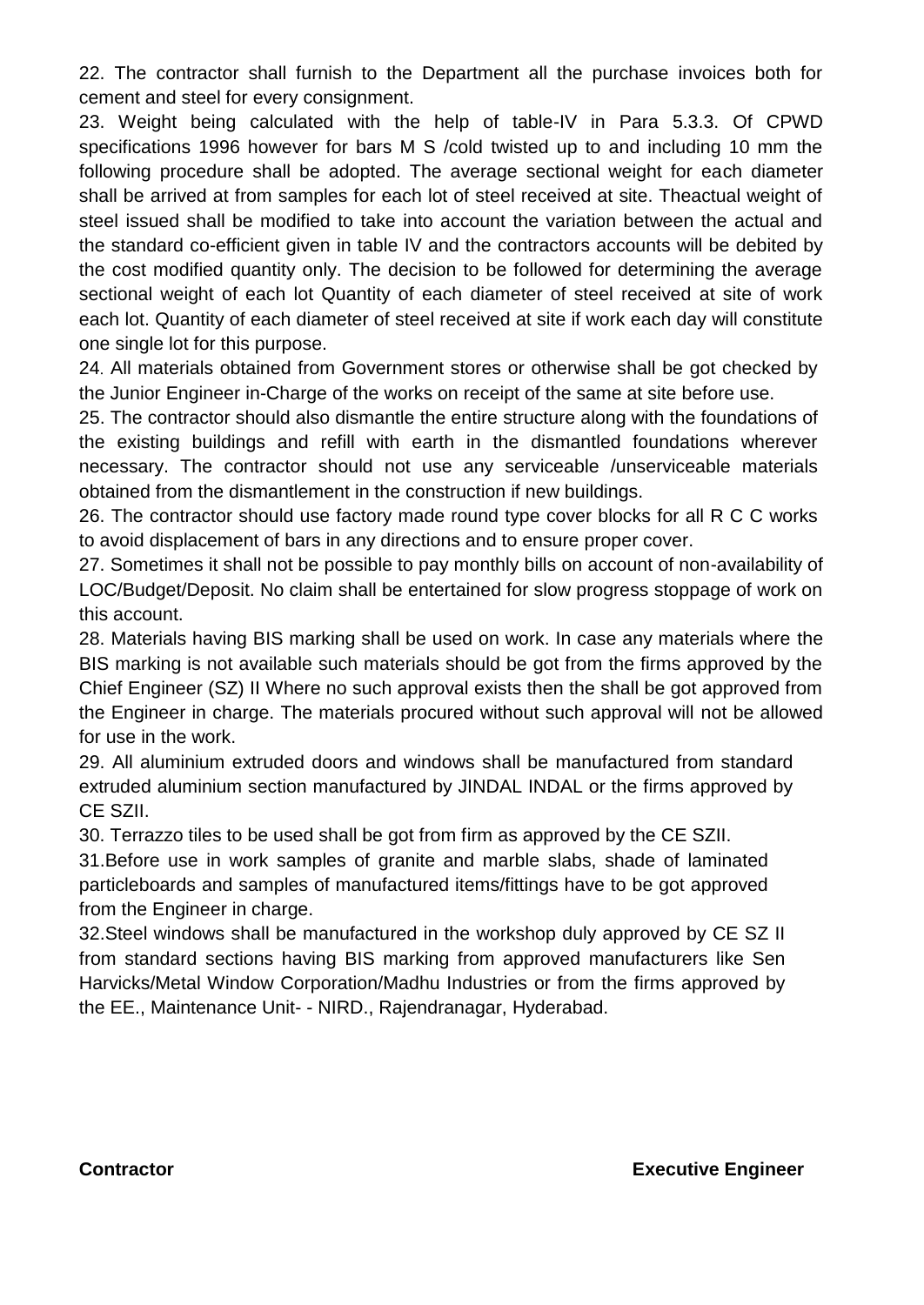# **Form Of Performance Security Bank Guarantee Bond**

| In consideration of the Director General , NIRD (hereinafter called "The                                                                                                                |                                               |                        |
|-----------------------------------------------------------------------------------------------------------------------------------------------------------------------------------------|-----------------------------------------------|------------------------|
| Government") having agreed under the terms and conditions of agreement                                                                                                                  |                                               |                        |
|                                                                                                                                                                                         | Dated.__________________made                  |                        |
|                                                                                                                                                                                         | and                                           |                        |
|                                                                                                                                                                                         | (hereinafter called "the said contractor(s)") |                        |
| for the work                                                                                                                                                                            |                                               |                        |
|                                                                                                                                                                                         |                                               | (herein                |
| after called "the said Agreement") having agreed to production of a irrevocable Bank                                                                                                    |                                               |                        |
| Guarantee for Rs.                                                                                                                                                                       |                                               |                        |
|                                                                                                                                                                                         |                                               |                        |
|                                                                                                                                                                                         | only) as security/guarantee from the          |                        |
| contractor(s) for compliance of his obligations in accordance with the terms and<br>conditions in the said agreement,                                                                   |                                               |                        |
| We, We, We will be related to as "the Bank")                                                                                                                                            |                                               |                        |
| (Indicate the name of the Bank)                                                                                                                                                         |                                               |                        |
| hereby undertake to pay to the Government an amount not exceeding Rs.                                                                                                                   |                                               |                        |
|                                                                                                                                                                                         |                                               | Only)                  |
| on demand by the Government.                                                                                                                                                            |                                               |                        |
| We are all $\overline{\phantom{a} \phantom{a} \phantom{a}}$<br>2.                                                                                                                       |                                               | do hereby undertake to |
| pay the amounts<br>(Indicate the name of the Bank)                                                                                                                                      |                                               |                        |
| due and payable under this Guarantee without any demure, merely on a demand from the                                                                                                    |                                               |                        |
| Government stating that the amount claimed is required to meet the recoveries due or likely to be                                                                                       |                                               |                        |
| due from the said contractor(s). Any such demand made on the Bank shall be conclusive as<br>regards the amount due and payable by the Bank under this Guarantee. However, our liability |                                               |                        |
| under this guarantee shall be restricted to an amount not exceeding                                                                                                                     |                                               |                        |
| $\mathsf{Rs}_-$ and $\mathsf{Rs}_-$<br>(Rupees                                                                                                                                          |                                               |                        |
|                                                                                                                                                                                         |                                               |                        |

3. We, the said Bank further undertake to pay to the Government any money so demanded notwithstanding my dispute or disputes raised by the contractor(s) in any suit or proceeding pending before any court or Tribunal relating thereto, out liability under this present being absolute and unequivocal. The payment so made by us under this bond shall be valid discharge of our liability for payment there under and the contractor(s) shall have no claim against us for making such payment.

only).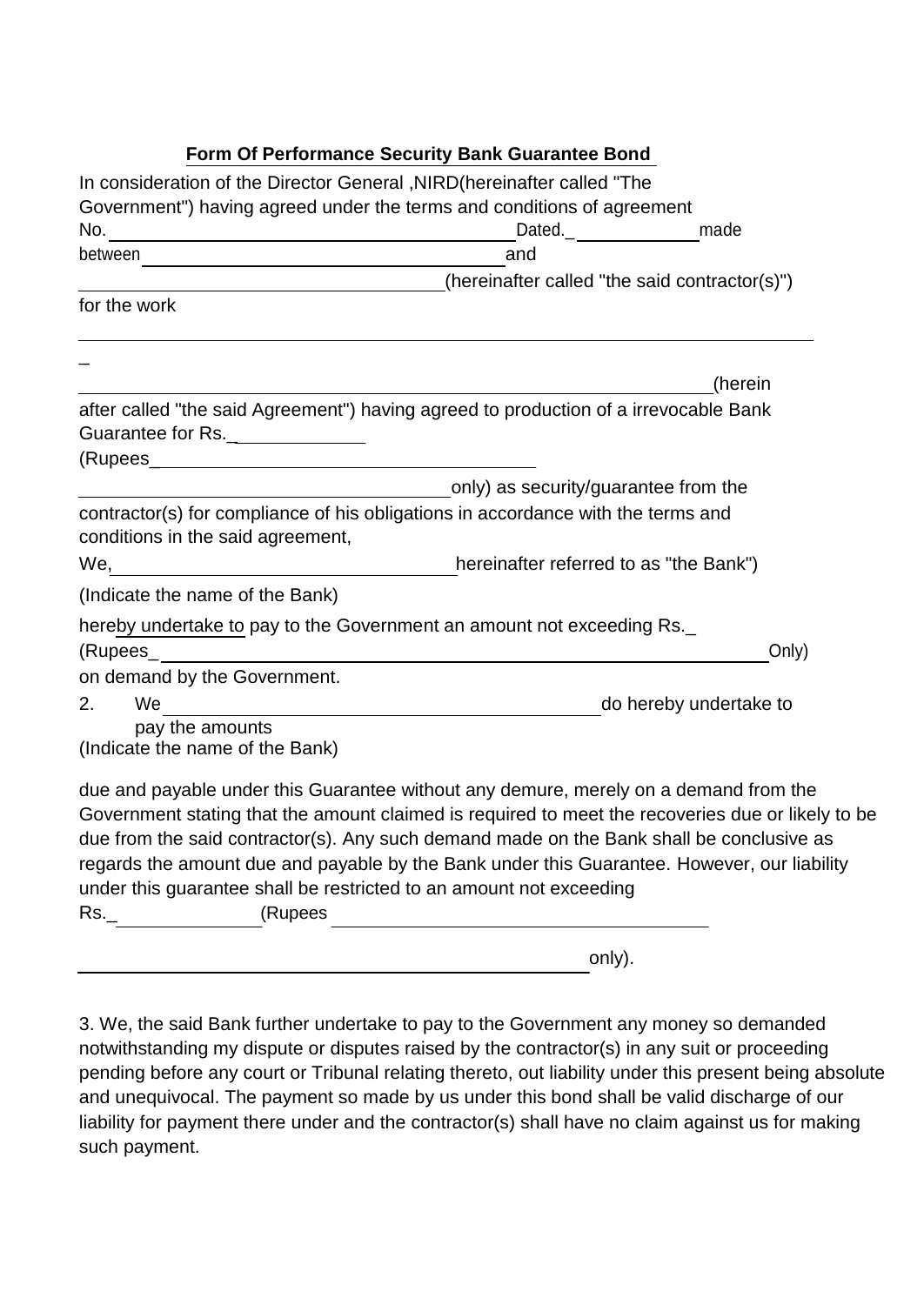4. We further agree that the

guarantee herein

(Indicate the name of the Bank)

contained shall remain in full force and effect during the period that would be taken for the performance of the said agreement and that it shall continue to be enforceable till all the dues of the Government under or by virtue of the said agreement have been fully paid and its claims satisfied or discharged or till Engineer-in-charge on behalf of the government certified that the terms and conditions of the said agreement have been fully and properly carried out by the said contractor(s) and accordingly discharges this guarantee.

5. We further agree with the Government

(Indicate the name of the Bank)

that the Government shall have the fullest liberty without our consent and without effecting in any manner our obligations hereunder to vary any of the terms and conditions of the said agreement or to extend time of performance by the said contractor(s) from time to time or to postpone for any time or from time to time any of the powers exercisable by the Government against the said contractor(s) and to for-bear or enforce any of the terms and conditions relating to the said agreement and we shall not be relieved from our liability by reason of any such variation, or extension being granted to the said

contractor(s) or for any forbearance, act of omission on the part of the Government or any indulgence by the Government to the said contractor(s) or by any such matter or thing whatsoever which under the law relating to sureties would, but for this provision, have effect of so relieving us.

- 6. This guarantee will not be discharged due to the change in the constitution of the Bank or the contractor(s).
- 7. We lastly undertake not to revoke this

(Indicate the name of the Bank)

guarantee except with the previous consent of the Government in writing.

8. This guarantee shall be valid up to b unless extended on demand by

Government. Notwithstanding any mentioned above, our liability against this guarantee is restricted to

Rs.\_ (Rupees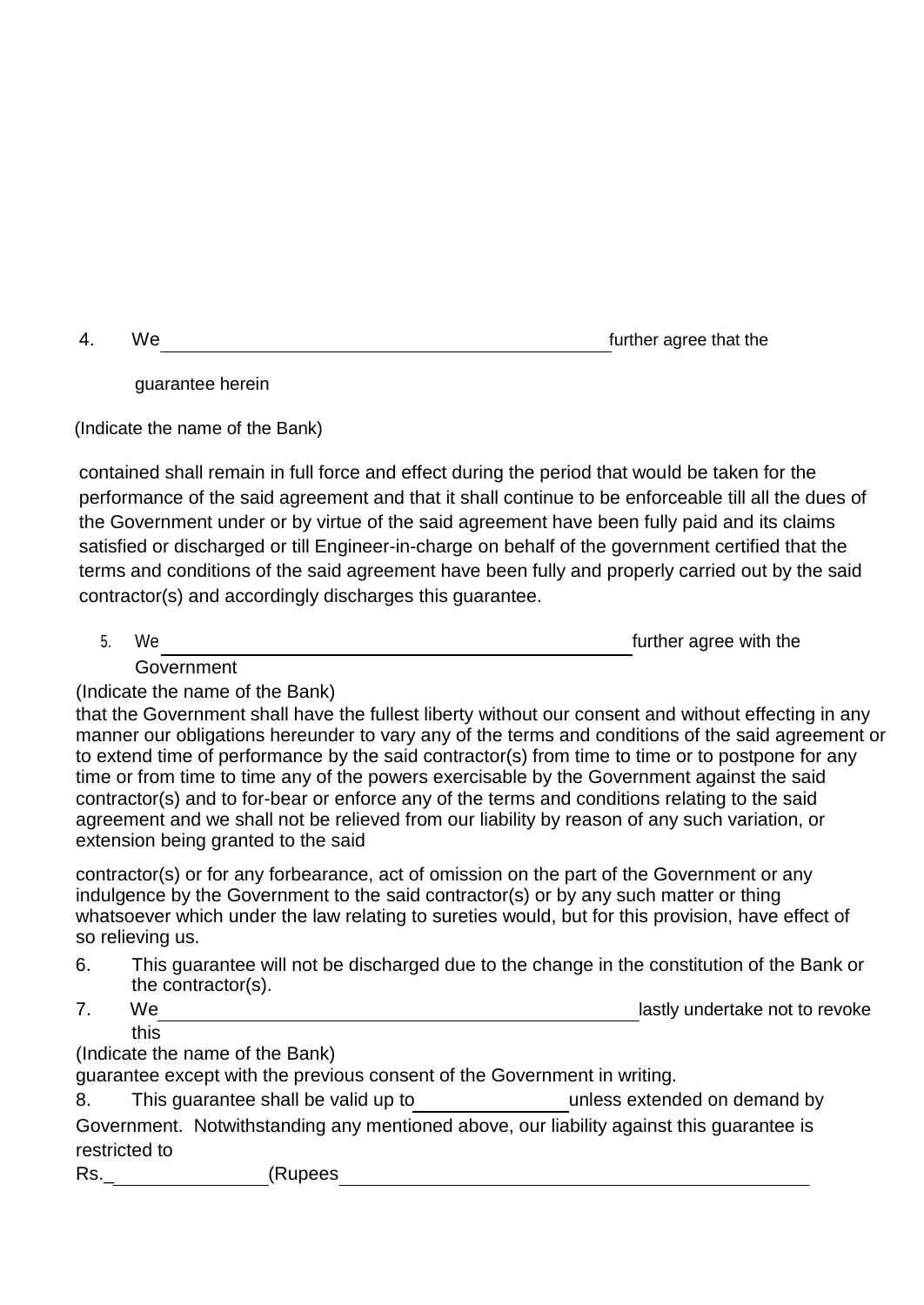only) and unless a claim in writing is lodged with us within six months of the date of expiry or the extended date of expiry of this guarantee all our liabilities under this guarantee shall stand discharged.

| Dated the | dav ot |  |
|-----------|--------|--|
|           |        |  |

(Indicate the name of the Bank)

# **Government of Telangana ABSTRACT**

Mines and Minerals : Andhra Pradesh Mines & Minerals Concession Rules, 1966. Amendments - Orders - Issued.

# **Industries And Commerce (M.I) Department**

GO Ms. No.217

Dated: 29.09.2004

Read the following:-

- 1. GO MS. No.331, Industries and Commerce(Mines I) Department, Dt.21.06.2000.
- 2. From the Director of Mines and Geology, lr. No.39474/MR1/03 Dt.21.07.04 & Dt. 17.08.2004 and 11.09.2004.
	- 1. The following notification will be published in the Extra ordinary issue of the Andhra Pradesh Gazette, Dated 1 October, 2004.
	- 2. A copy of this order is available on the internet and can be accessed at the address ["http://apts.gov.in/apgos:](http://apts.gov.in/apgos)

# **Notification**

In exercise of the powers conferred by sub-section (1) of section 20 of the Mines and Minerals (Regulation and Development) Act, 1957 (Central Act 67 of 1957) the Governor of Andhra Pradesh hereby makes the following amendments to the Andhra Pradesh Minor Mineral Concession Rules 1966, issued in G.O. Ms. No.1172, Industries and Commerce Department, dated 4<sup>th</sup> September, 1967 as subsequently amended from time to time.

# **Amendment**

For schedule I and II, under rule 10 of the said rules, the following shall be substituted, namely:

**SCHEDULE - I**

# **Rates of Seignior-age fee**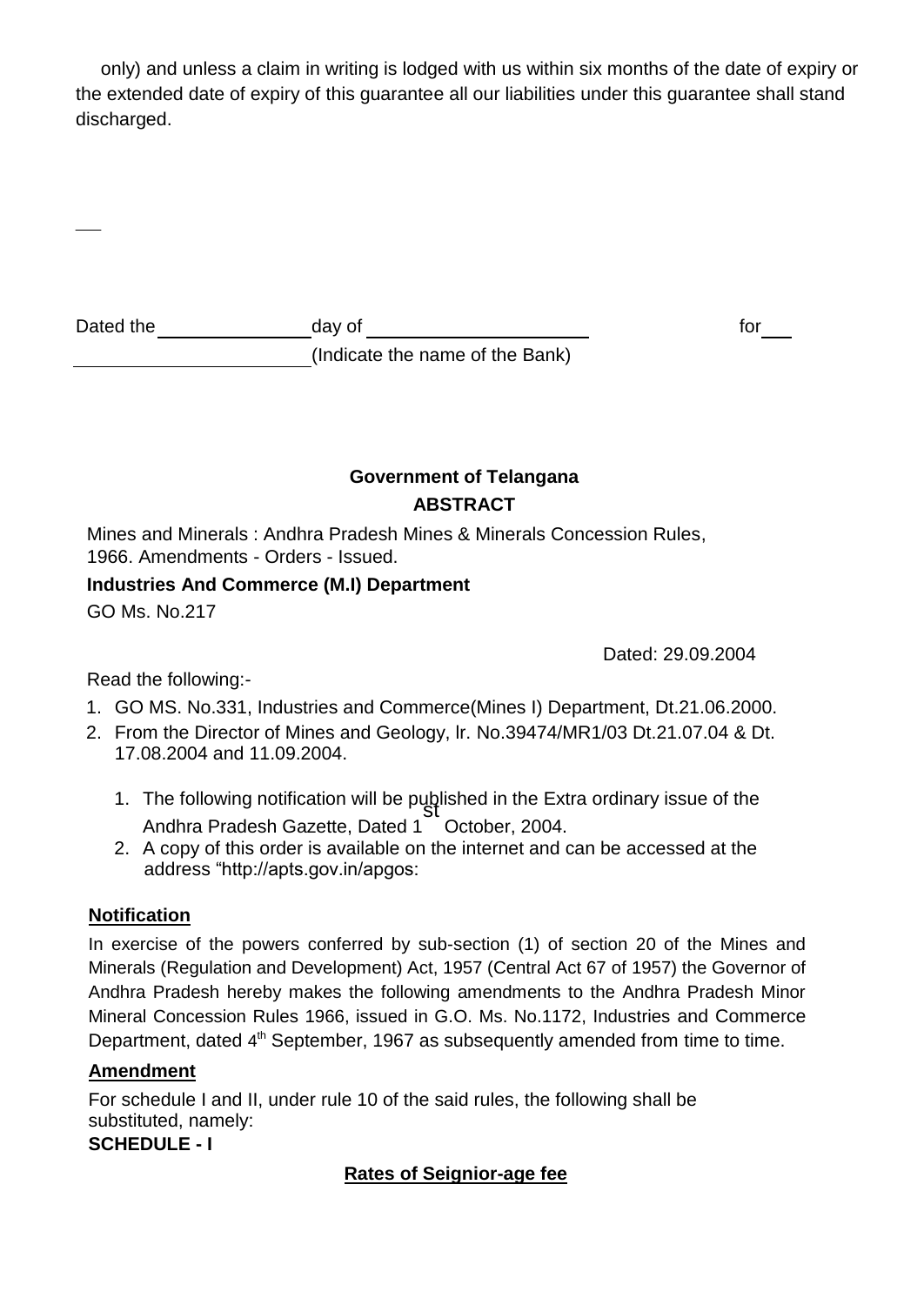| S.               | Name of the Mineral                         | <b>Unit</b>                 | Rate of seignior-age fee                                                                                                                                                     |
|------------------|---------------------------------------------|-----------------------------|------------------------------------------------------------------------------------------------------------------------------------------------------------------------------|
| No.              |                                             |                             |                                                                                                                                                                              |
| $\mathbf 1$ .    | <b>Building Stone</b>                       | ১<br>M / MT                 | Rs.45/36/-(Rupees forty five / thirty)                                                                                                                                       |
| 2.               | Rough Stone / Boulders                      | - J<br>$M^{\dagger}$ / $MT$ | Rs.45/36/-(Rupees forty five / thirty)                                                                                                                                       |
| 3.               | Road Metal & Ballast                        | J.<br>$M$ / $MT$            | Rs.45/36/-(Rupees forty five / thirty)                                                                                                                                       |
| 3(a)             | Dimensional stone used for<br>kerbs & cubes | МT                          | Rs. 80/- (Rupees eighty)                                                                                                                                                     |
| $\overline{4}$ . | Lime Kankar/Lime stone                      | МT                          | The rate of royalty as applicable to lime<br>stone (other than LD grade) in respect of<br>Major Mineral as per the 2 schedule of<br>the Mines and Minerals (D & R) act 1957. |
| 5.               | Lime Shell                                  | МT                          | Rs.80/- (Rupees eighty)                                                                                                                                                      |
| 6.               | Marble                                      | 3 <sup>2</sup><br>M /M      | Rs. 200/60 (Rupees One Hundred and fifty<br>$/$ sixty)                                                                                                                       |
| 7.               | Mosaic chips                                | МT                          | Rs.40/-(Rupees forty)                                                                                                                                                        |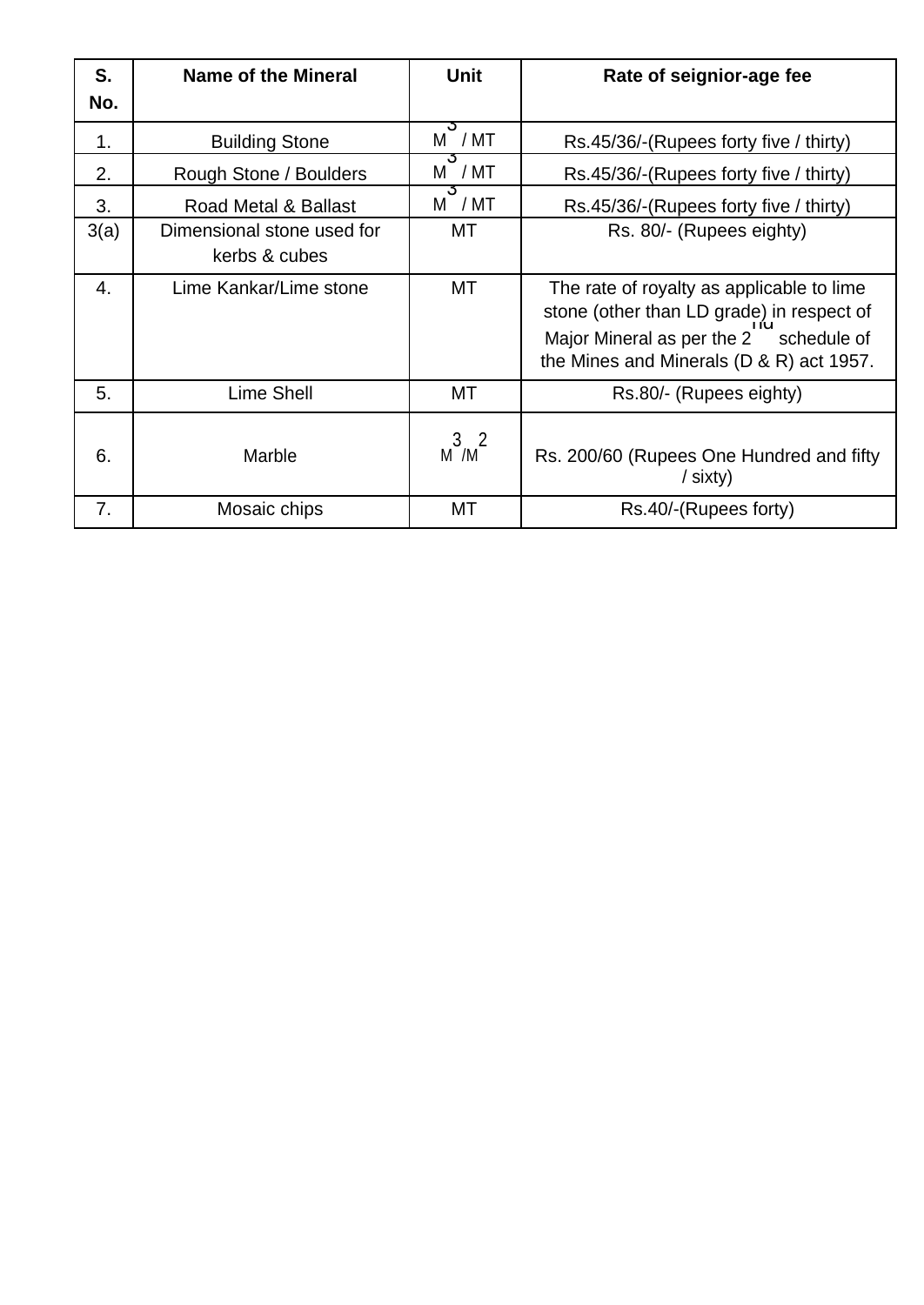| 8.  | Moorum/Gravel & Ordinary<br>earth                                                                                             | 3<br>M /MT                                |                  | Rs.30/12/- (Rupees twenty / twelve)                                                   |                                             |
|-----|-------------------------------------------------------------------------------------------------------------------------------|-------------------------------------------|------------------|---------------------------------------------------------------------------------------|---------------------------------------------|
| 9.  | <b>Φrdinarγ sand / sand</b><br>manufactured from boulders<br>useful for civil construction                                    | $M$ <sup>3</sup>                          |                  | Rs.36/- (Rupees thirty six)<br>Corrections                                            |                                             |
|     |                                                                                                                               |                                           |                  | Interpolations                                                                        |                                             |
|     |                                                                                                                               |                                           |                  |                                                                                       | Over writing                                |
|     |                                                                                                                               |                                           |                  |                                                                                       | E.E                                         |
| 10. | <b>Shingle</b>                                                                                                                | $M_3$                                     |                  | Rs.20/-(Rupees fifteen)                                                               |                                             |
| 11. | <b>Chalcedony Pebbles</b>                                                                                                     | МT                                        |                  | $Rs.30/$ - (Rupees thirty)                                                            |                                             |
| 12. | Fullers earth / Bentonite                                                                                                     | MT                                        |                  | $\text{Rs.100}/\!\!\text{l}$ (Rupees one hundred) – White                             |                                             |
| 13. | Shale / slate                                                                                                                 | MT                                        |                  | Rs 40/- (Rupees forty) $-$ OT white.<br>Rs.100/ (Rupees one hundred)                  |                                             |
|     |                                                                                                                               |                                           |                  |                                                                                       |                                             |
| 14. | Rehmati                                                                                                                       | $\mathfrak{Z}$<br>M                       |                  | Rs.20/- (Rupees fifteen)                                                              |                                             |
| 20. | Llime Stone slabs                                                                                                             |                                           |                  |                                                                                       |                                             |
|     | (a)(i) Colour                                                                                                                 |                                           | higher           | Rs.6/-(Rupees Six) per Sqm or Rs.80/-<br>(Rupees eighty) per MT whichever is          |                                             |
|     | (a)(ii) White                                                                                                                 |                                           |                  | Rs.4/-(Rupees four) per Sqm or Rs.50/-<br>(Rupees fifty) per MT whichever is higher   |                                             |
|     | b) Black                                                                                                                      |                                           |                  | Rs.3/- (Rupees three) per Sqm or Rs.40/-<br>(Rupees forty) per MT whichever is higher |                                             |
|     | 16. Ordinary clay, silt and brick<br>earth used in the manufacture<br>df bricks including Mangalore<br>tiles                  |                                           |                  | Rs.3,500/-(Rupees Three thousand Five<br>hundred) per annum for bricks and tiles      |                                             |
|     |                                                                                                                               |                                           |                  | (Rate per Cubic Metre)                                                                |                                             |
| 17  | Granite useful for cutting and<br>polishing                                                                                   |                                           | More than 270 cm | Below 270cm x<br>200 cm size                                                          | Below 75cm<br>size                          |
| (a) | <b>Black granite Galaxy variety</b>                                                                                           | Rs. 3000/-<br>(Rupees three<br>thousand)  |                  | Rs. 2250/-<br>(Rupees Two<br>thousand two<br>hundred fifty)                           | Rs.1000/-<br>(Rupees One<br>thousand)       |
| (b) | Rs. 2250/-<br>Black granite other than galaxy<br>(Rupees Two<br>variety<br>thousand two<br>hundred fifty)                     |                                           |                  | Rs. 1750/-<br>(Rupees one<br>thousand seven<br>hundred fifty)                         | Rs 750/-<br>(Rupees seven<br>hundred fifty) |
| (c) | Colour granite Srikakulam blue,<br>Indian aurora, Nazamabad<br>Dist., Leptinites of Costal<br>Dists., Black pearl of Prakasam | Rs. 2250/-<br>(Rupees Two<br>thousand two |                  | Rs. 1750/-<br>(Rupees one<br>thousand seven                                           | Rs 750/-<br>(Rupees seven<br>hundred fifty) |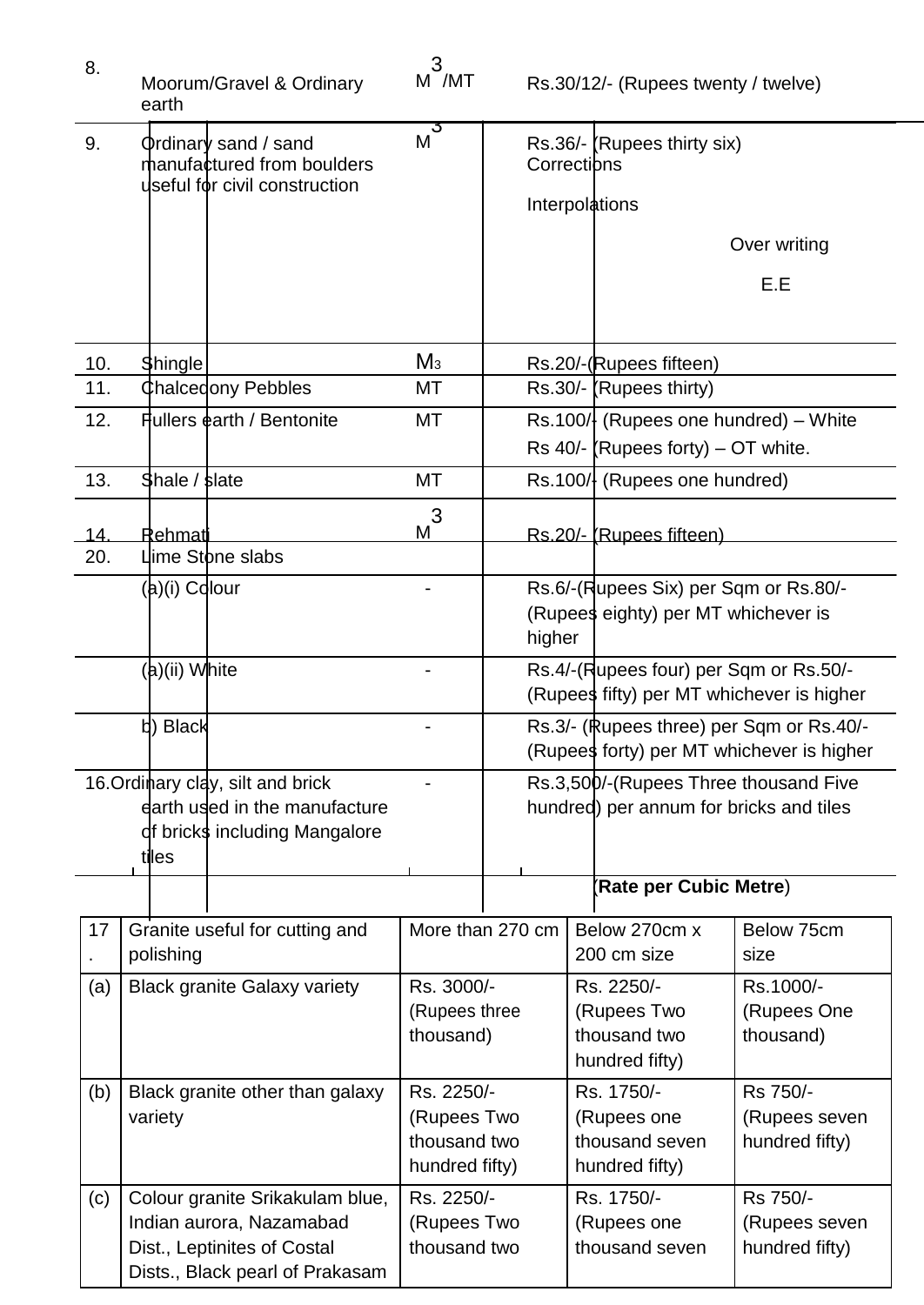|     | & Guntur dists.                   | hundred fifty) | hundred fifty) |                     |
|-----|-----------------------------------|----------------|----------------|---------------------|
| (d) | Colour granite of other varieties | Rs. 1750/-     | Rs. 2000/-     | Rs 750/-            |
|     |                                   | (Rupees one)   | (Rupees one    | <b>Rupees seven</b> |
|     |                                   | thousand seven | thousand five  | hundred fifty)      |
|     |                                   | hundred fifty) | hundred)       |                     |

Note :- In respect of black galaxy granite incentive of Rs. 250/- (Rupees two hundred and fifty) per Cubic meter is allowed for the black above 75 cms, provided they are processed in the granite industry with in state / country.

- 3. This order issues with the concurrence of finance department vide their U.O No.4025/PFS/2004 dated 30.09.2004.
- 4. This order shall come in to force with effect from 01.10.2004.

# (BY ORDER AND IN THE NAME OF THE GOVERNOR OF

# ANDHRA PRADESH) SD/- E.V.Rao,

Principal Secretary to Government and Commissioner for Industrial Promotion.

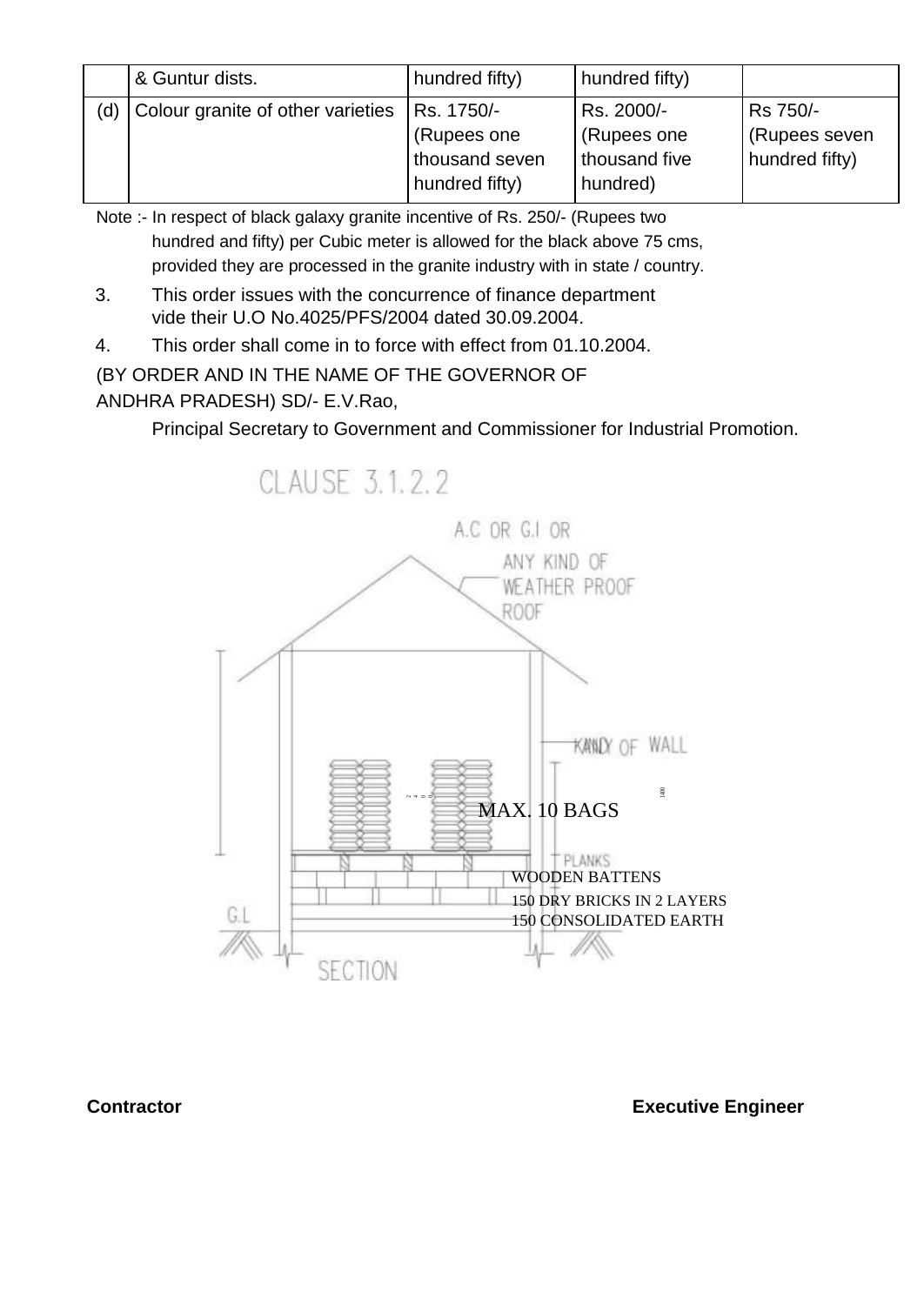

DRAWING IS NOT TO SCALE.<br>DIMENSIONS ARE IN MM.